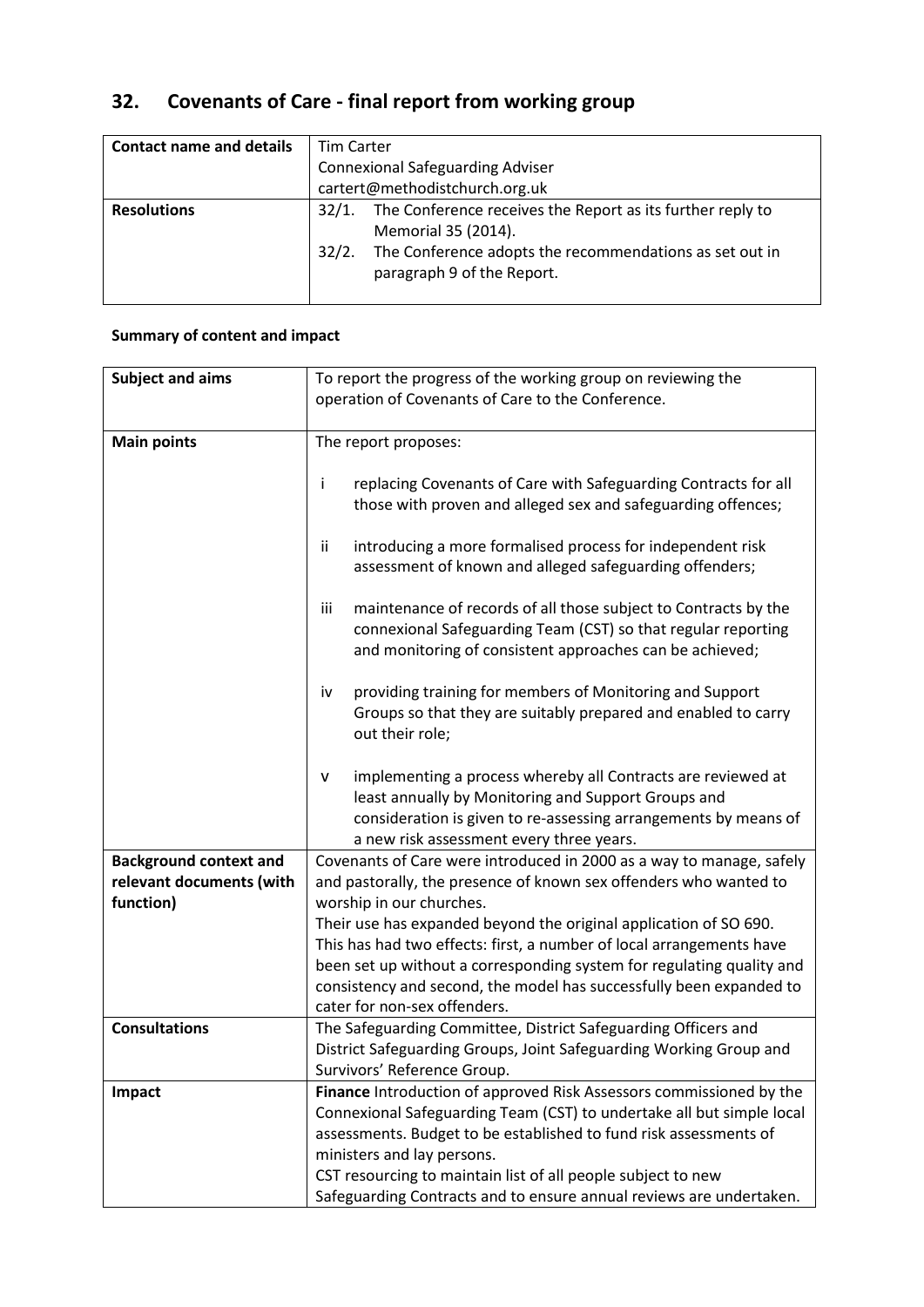## 1. **Introduction**

- 1.1. The 2014 Conference directed the Methodist Council to establish a working party "to review the arrangements for Covenants of Care (COCs) and to formulate proposals". The request came in response to Memorial 35 which can be found in Appendix 1. The Terms of Reference for the working party and a list of its membership can be found in Appendix 2. This report from the Council considers the operation of Covenants of Care since their inception in 2000 and brings forward recommendations for improvements based on what has been learned and current research.
- 1.2. Covenants of Care were introduced as a way to manage, safely and pastorally, the presence of known individuals with sexual offence convictions who wanted to worship in our churches. This was intended to provide a means whereby no further harm was caused and risk could be managed. Individuals with sexual offence convictions are precluded from holding office as per Standing Order 010.
- 1.3. As churches have become more familiar with this model and the advantages of systematically planning and managing risk in order to offer the opportunity for known offenders to remain part of Christian communities, the use of Covenants of Care has expanded beyond the original application of Section 69. This has had two effects: firstly, a number of local arrangements have been set up without a corresponding system for regulating quality and consistency and secondly, the model has successfully been expanded to cater for individual offenders who do not have sexual offence convictions.
- 1.4. In both of the above instances the original thinking and provisions put in place for Covenants of Care did not encompass these. Therefore, the model needs to be reviewed in light of the learning from our practice, current research and best practice to enable the Church to move forward in confidence and faith. The model needs to balance the inclusion of those who have offended with clear expectations about the responsibilities they have to be accountable for their behaviour.
- 1.5. The Church also has a more developed safeguarding structure than it had fifteen years ago. The presence of District Safeguarding Officers (DSOs), a connexional Safeguarding Team (CST) and learning from the Past Cases Review mean that we can now take a more systematic approach to assessing the best way to continue our practice of care and protection to all in our church community. The Church also wants to underscore its commitment to those who have been affected by abuse (victims and survivors) and make sure that developments in relation to how it works with those who have offended is matched with its commitment to hearing the voice of those who have been offended against. Whilst this report is focused on managing those who have offended, it should be read in the wider context of the Church's commitment to survivors of abuse. The Past Cases Review has demonstrated some of the extent of hurt and pain that abusers have caused to many individuals and church communities and commitments are now in place to seek perspectives from those who have been abused in all future safeguarding policy and practice developments. Part of this commitment is to be able to hear perspectives and, in the preparation of this report, the working group has heard differing perspectives in relation to how we should be making provision for those who have offended to continue to be included within the life of the Church.
- 1.6. The involvement in the life of the Church of those who may pose a safeguarding risk is a major challenge to the Methodist Church. As society has discovered more about the extent of harm and abuse, and the Church's social outreach draws in vulnerable people who might also pose a risk to others, the need for safe and supportive measures has increased to try and protect others from harm.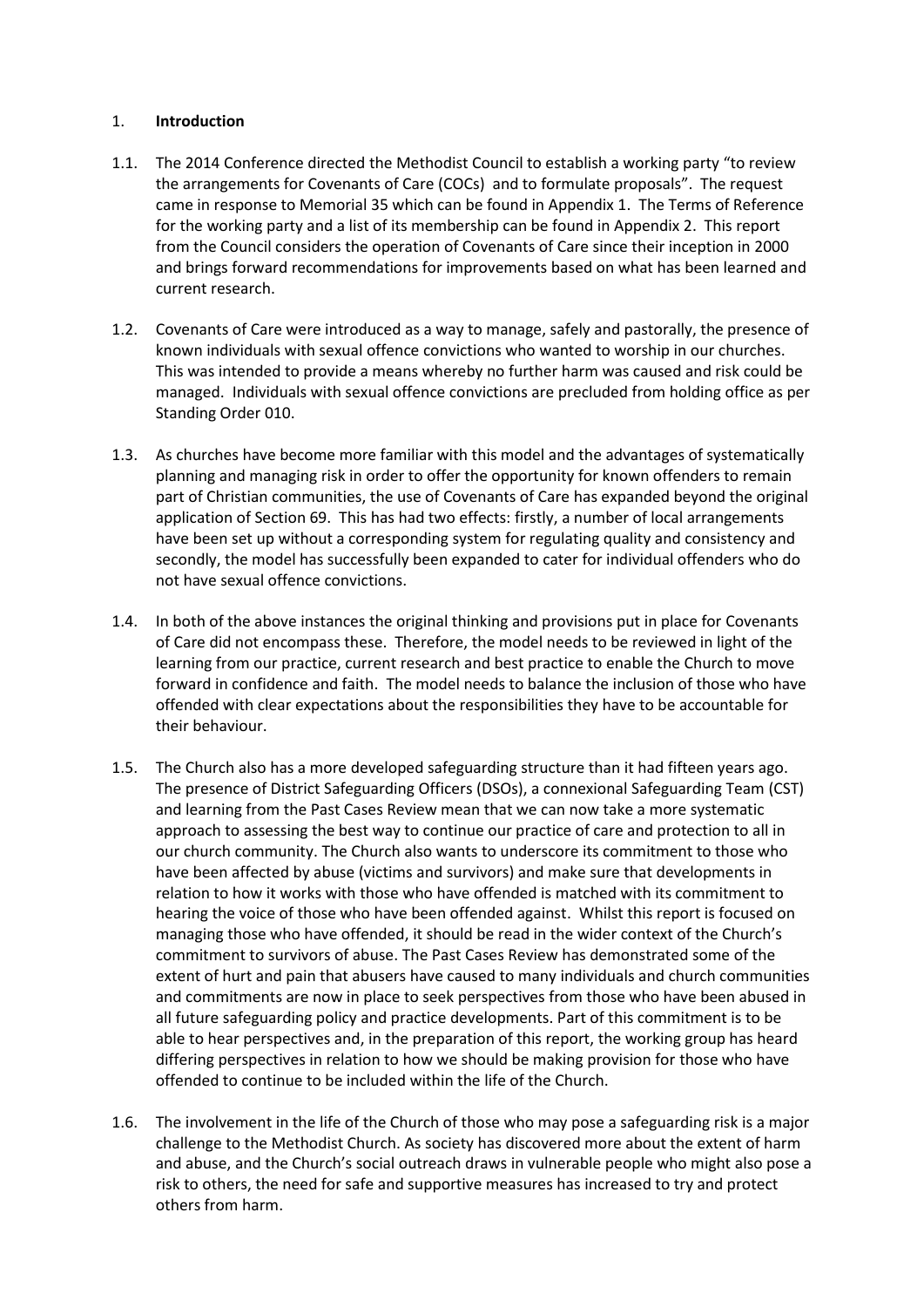## 1.7. This report proposes:

- i. replacing Covenants of Care with **Safeguarding Contracts** for all those with proven and alleged sex and safeguarding offences;
- ii. introducing a more formalised process for independent risk assessment of known and alleged offenders;
- iii. maintenance of records of all those subject to Contracts by the CST so that regular reporting and monitoring of consistent approaches can be achieved;
- iv. providing training for members of Monitoring and Support Groups (MSGs) so that they are suitably prepared and enabled to carry out their role;
- v. implementing a process whereby all Contracts are reviewed at least annually by Monitoring and Support Groups and consideration is given to re-assessing arrangements by means of a new risk assessment every three years.

## 2. **Process undertaken by the working group**

- 2.1. The working group has met four times and engaged in research, consultation, reading and conversation in order to arrive at its conclusions.
- 2.2. This has included consultations with: subjects of covenants, members of the Survivors' Reference Group, DSOs, members of the Safeguarding Committee, other denominations and various members of the Church who have experience of operating covenants and have been willing to share their reflections with us.
- 2.3. The working group has worked with members of the Lucy Faithfull Foundation, a child protection charity specialising in the prevention of sexual abuse, to undertake direct research with some subjects of covenants and members of the working group have looked at current research on desistance behaviours. The experiences of the CST in their current work and the lessons learnt from the Past Cases Review have also been considered.
- 2.4. The working party has undertaken its work and considered what the arising issues mean in relation to understandings of God and the nature of the Church, noting previous theological reflection in this area by the Methodist Church.<sup>1</sup> It believes that continuing exploration of the relevant theological themes is central to all aspects of safeguarding work and encourages the Methodist people to continue to engage in theological reflection.

# 3. **Brief history of Covenants of Care in the Methodist Church**

 $\overline{a}$ 

- 3.1. Appendix 3 traces the emergence of COCs within the Church alongside related safeguarding developments. It demonstrates how the Church has both developed its practice and understanding as well as responded to emerging thinking and legal changes within the world of safeguarding.
- 3.2. Safeguarding practice in the Methodist Church has been developing over the last 25 or so years following the publication of *The Children Act* in 1989 and the government report *Safe from Harm* published in 1993. A series of increasingly robust procedures and policies have been put in place beginning in the early 1990s with best practice for the safeguarding of children and young people in the life of the Church extended in 2010 to include vulnerable adults. Current guidelines and policy include consideration of domestic abuse and processes for safer recruitment. The Past Cases Review report, *Courage, Cost and Hope,* received by the

<sup>1</sup> For example in reports such as *The Church and Sex Offenders* (2000) and *Domestic Abuse* (2005).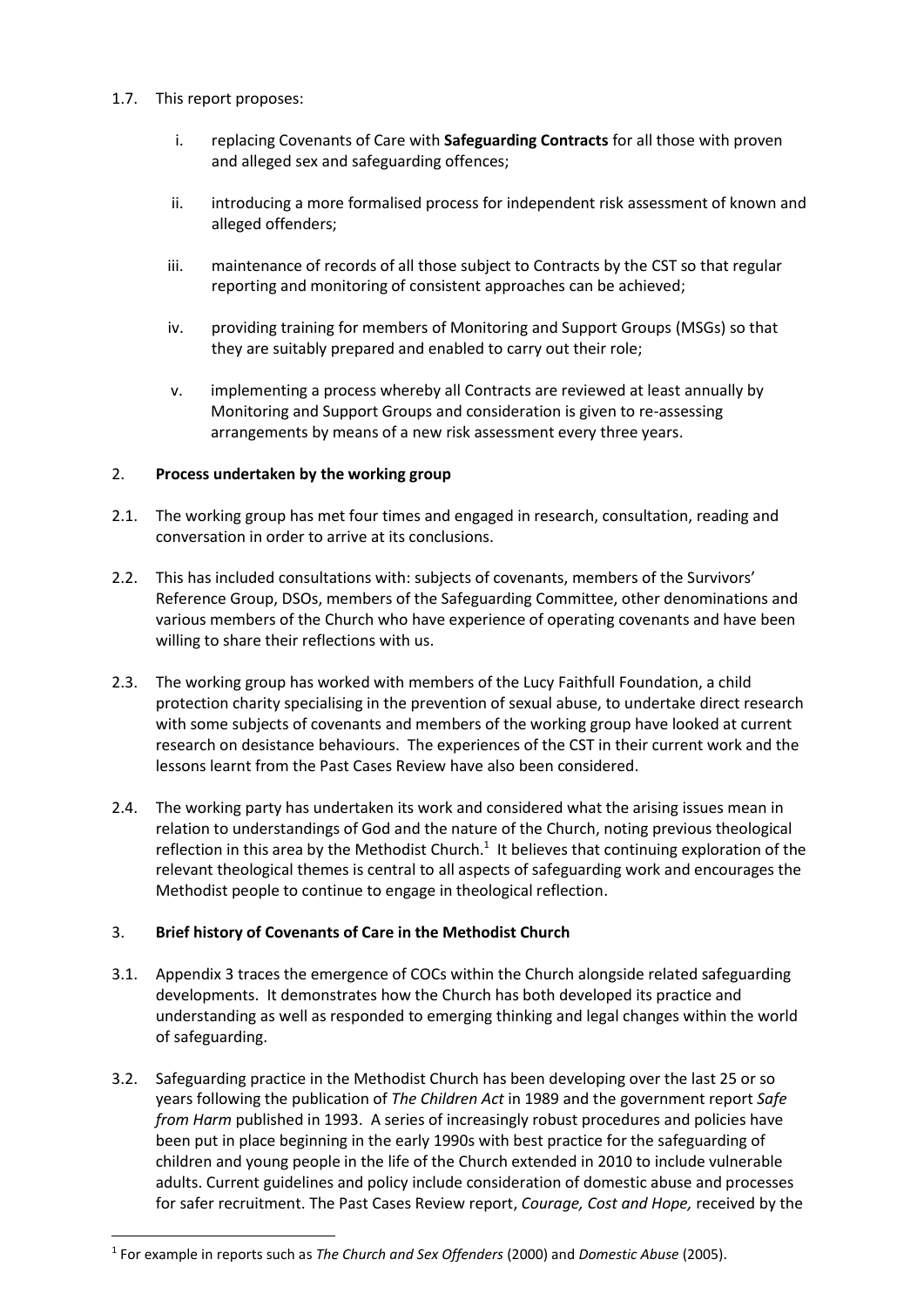2015 Conference, makes further recommendations in the light of past experience.

- 3.3. The Church has taken seriously the situation of victims of abuse and produced previous reports, eg *Time for Action* (2003) and *Tracing Rainbows Though the Rain* (2006) encouraging the Church to develop awareness and more appropriate responses to those affected by abuse. The Past Cases Review prioritised the need to continue these developments and has led to the setting up of a Survivors' Reference Group to help guide future developments alongside active dialogue with individuals who share their perspectives with the CST, DSOs and others within the Church providing pastoral support.
- 3.4. The issue of sex offenders in the Church was first considered by the 1998 Conference which adopted the policy that led to Standing Order 010 prohibiting anyone with a conviction or caution from holding office or playing a visible part in the life of the Church. This was followed in 2000 with the Conference Report *The Church and Sex Offenders* which introduced the process of a contract between a Local Church and a registered sex offender detailing the extent of his/her involvement with the church. This contract later became known as a Covenant of Care (2010).
- 3.5. Safeguarding has been further enhanced by the growing policy and practice of training across the whole Connexion for those working with children, young people and vulnerable adults as well as those in leadership in the Local Church. The opportunity for all ministers and employees and volunteers where appropriate to undertake CRB or DBS checks has developed since 2000 and is a requirement before commencing any office in a position of trust or working in an unsupervised position with children or vulnerable adults.

## 4. **The findings of the working group: key themes that have emerged from the operation of Covenants of Care**

## 4.1. **Feedback from those who have operated covenants**

- 4.1.1. A number of key pieces of feedback have been shared with the working group from those who have operated COCs which have helped to inform the findings and shape the recommendations. These can be summarised as follows:
	- i. The requirement for a COC for those who have committed sex offences is set out in SO 690f and Book VI Part 4 of the guidance section of CPD. This followed *The Church and Sex Offenders* report (2000). The original model was devised to manage those who have committed sex offences but, over time, has been appropriated for different types of offending and alleged offending. Whilst this demonstrates the value of this type of model, provisions were never put in place to cater for a wider range of offences.
	- ii. The model was drawn from Circles of Support and Accountability. They are intended to ensure both monitoring and support. This balance can be difficult to achieve while also ensuring consistency between COC arrangements.

*A 'Circle of Support and Accountability' is a group of Volunteers from a local community which forms a Circle around an offender. In Circles, the sex offender is referred to as the 'Core Member'. Each Circle consists of four to six Volunteers and a Core Member.*

*It aims to provide a supportive social network that also requires the Core Member to take responsibility (be 'accountable') for his/her ongoing risk management. The Circle can also provide support and practical guidance in such things as developing their social skills, finding suitable accommodation or helping the Core Member to find appropriate hobbies and interests.*

*Volunteers are fully informed of the Core Member's past pattern of offending, and whilst helping them to settle into the community the Volunteers also assist them to*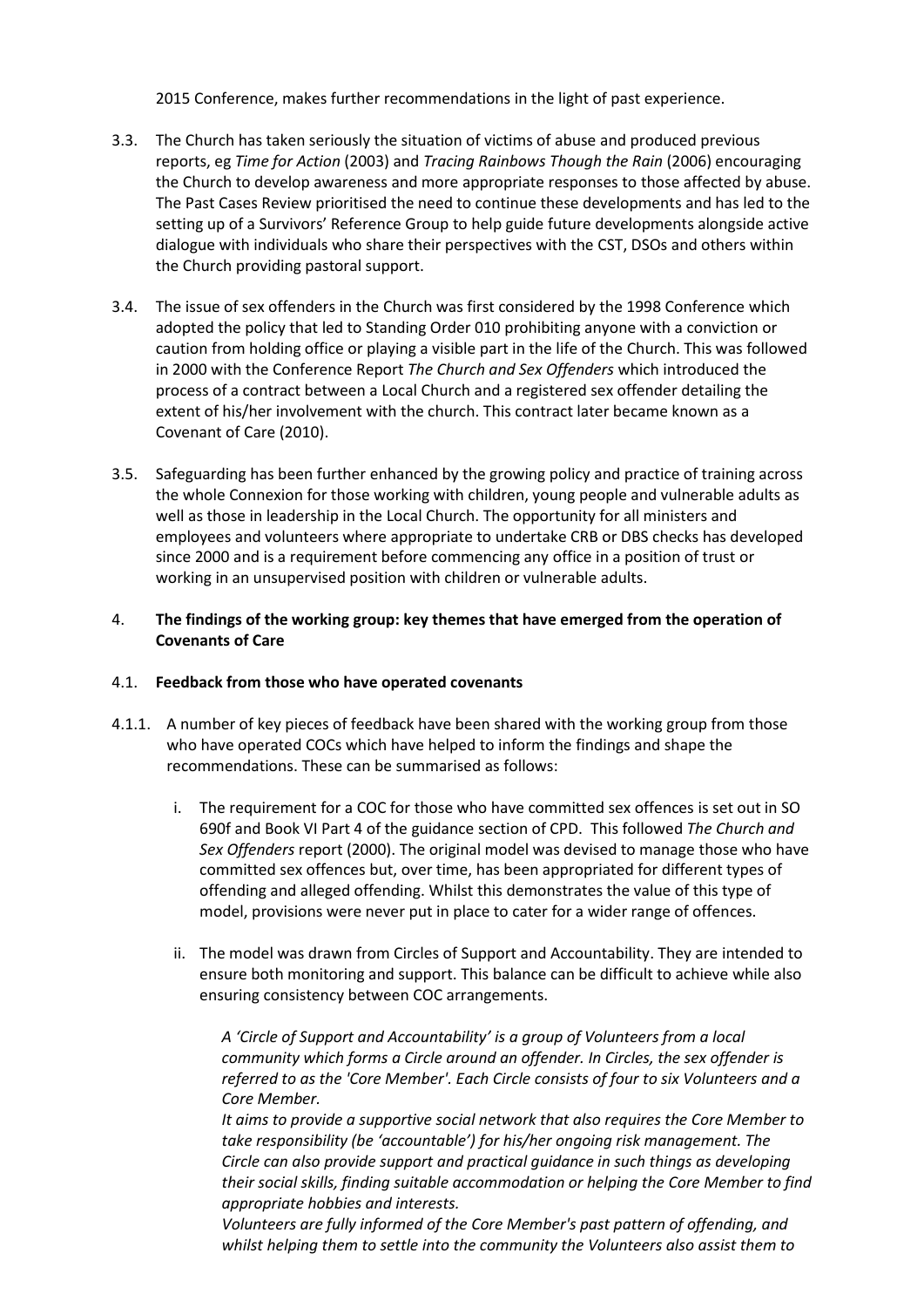*recognise patterns of thought and behaviour that could lead to their re-offending. Within it, the Core Member can grow in self-esteem and develop healthy adult relationships, maximising his or her chances of successfully re-integrating into the community in a safe and fulfilling way.*

*The Core Member is involved from the beginning, is included in all decision making and, like all other members of the Circle, signs a contract committing him or herself to the Circle and its aims. Each Circle is unique, because it is individually designed around the needs of the Core Member.*

[www.circles-uk.org.uk/about-circles/what-is-a-circle-of-support-and-accountability](http://www.circles-uk.org.uk/about-circles/what-is-a-circle-of-support-and-accountability)

- iii. Their use has evolved, partly though the activity of Safeguarding Panels (previously known as Safeguarding Advisory Panels) and has been provided for through the current *Safeguarding Handbook* for a range of situations and people who have been assessed to pose a risk, eg those whom the police have arrested and who wish to worship in the Local Church. There is now a need for policy and practice to be reflected in Standing Orders. COCs are not only used for those with proven and alleged sex offences; this raises the question of whether the model is appropriate for this wider range of people who might pose a risk.
- iv. There is no provision in Standing Orders for ending a COC. It is believed that only one has ever been ended which had been set up by a Safeguarding Advisory Panel. Reports were received of the progress of the individual and a clear case was put to the Panel. All other COCs currently have no end point. This can lead to various difficulties:
	- it may be hard for a MSG to keep up momentum;
	- it can feel like a life sentence to the subject.
- v. Is it better for COCs to be ended through a planned process than for them to drift into inactivity? There is a strong momentum to provide a means of ending COCs. A safe process is needed to enable this to happen with resource implications.
- vi. There have also been challenges to COCs:
	- resistant individuals (especially those who have not been convicted);
	- resistant congregations (usually in support of people who have not been convicted) with high potential to be persuaded into not seeing the risk;
	- those in the Church who feel strongly that there is no place for those with proven and alleged sex offences within church communities as they pose too great a risk and have forgone their right to be a part due to the choices they have made;
	- Superintendents/District Chairs/DSOs who are concerned about the resource implications and difficulties in finding appropriate people to be part of a MSG. There is a need for a clearer agreement on how to manage, ensure minimum standards and provision of support.
- vii. A further difficulty arises from the need to be able to manage within the Church new types of risk, particularly risks posed by the misuse of the internet and social media (for example, the use of indecent images of children). Does the model enable monitoring of this activity?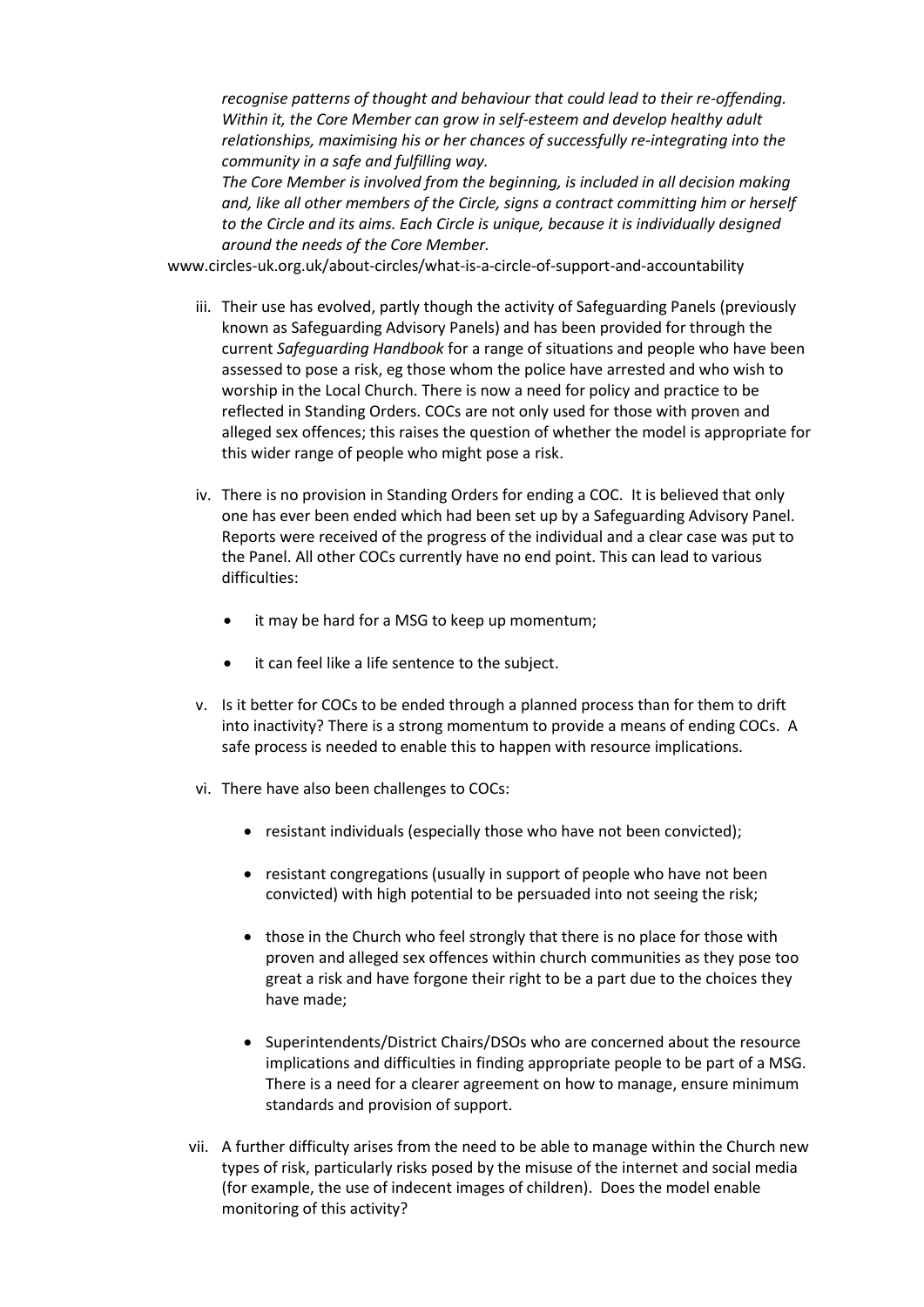viii. We are only just beginning to draw data together about the numbers of COCs we currently have within the Church since the Past Cases Review recommended that a register is kept. This will enable us to engage in better longer term planning and make more informed decisions about the future demands and resource implications for how the Church can continue to develop this approach with confidence and safety as well as better share relevant information when individuals move between churches and Districts, or other denominations.

# 4.2. **Covenants in other denominations**

- 4.2.1. Policies available from other denominations have some form of behaviour agreement. Sometimes these are monitored by the clergy and one other person in the Local Church. Others are monitored by groups as is the practice in the Methodist Church.
- 4.2.2. The churches all use different names for these behaviour agreements. That does not make it easy for statutory agencies to access and understand our processes. A process for review is mentioned in some of the policies with a variety of office holders with varying levels of safeguarding skill responsible for undertaking the review. Sex offender inclusion policies for many church denominations are not easily accessible. Legal requirements may dictate the need for clearer policies here.
- 4.2.3. From a safeguarding adults perspective the six principles of adult safeguarding can offer some helpful pointers as we consider the Church's work with those with proven and alleged sex and safeguarding offences (the same principles also apply to the Church's work with survivors):
	- Are those with proven and alleged sex and safeguarding offences able to help shape the church's procedures that affect them (as appropriate)?
	- Are those with proven and alleged sex and safeguarding offences protected from harm, for example confidentiality, a breach of which could risk harm to an offender?
	- Is harm to the offender prevented for example by careful selection of those who assist in monitoring and supporting?
	- Are the measures put in place proportionate to the risk identified and the least intrusive?
	- Is there good partnership between the church and other agencies supporting the offender?
	- Are the church and those working with the offender accountable for their actions?

# 4.3. **Views of the subjects of covenants**

**.** 

4.3.1. The working group commissioned some research to explore the views of those who have been subject to a COC. From a wide call for volunteers, seven subjects of COCs volunteered to be interviewed. Six of the interviews were undertaken by staff from the Lucy Faithfull Foundation and one interview by the Revd Jan Atkins, a member of the working group. The interviews were recorded and a thematic analysis of the transcripts was undertaken by Jaspal Sehmbi.<sup>2</sup> Drawing upon situational crime prevention theory, the research highlighted:

<sup>2</sup> Sehmbi, J, 2016. *The effectiveness of Covenants of Care as a relapse prevention programme*. Master's thesis UCL. Submitted.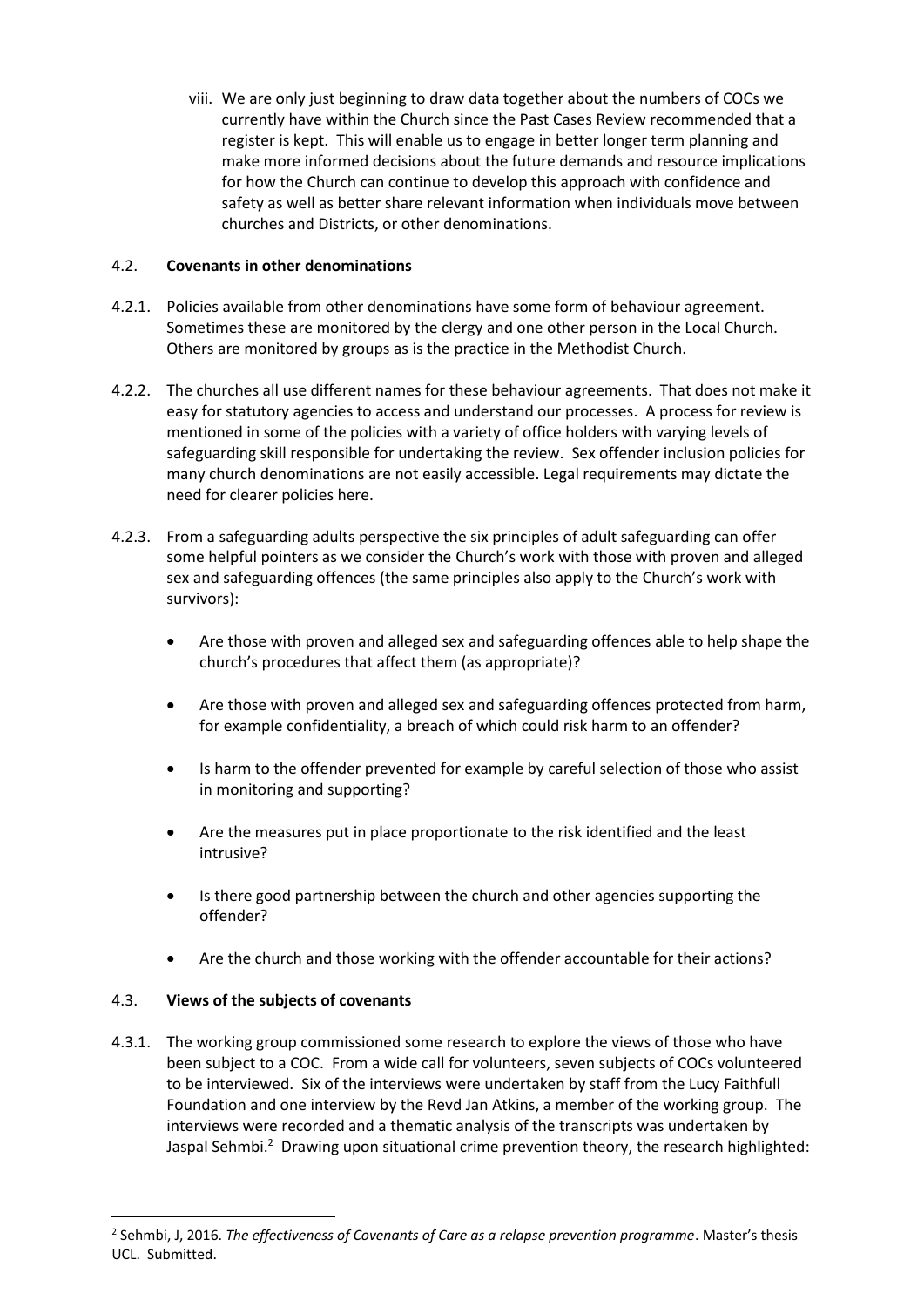- i. the mixed views of participants about the 'guardianship' (see section 5.5 below) element of their COC. Some participants felt that it had negatively impacted upon their membership of the church by, for example, feeling less able to 'move on' from their offending or by feeling less trusted.
- ii. participants' views about the church members who formed part of their COC. Several participants highlighted the helpful support they had received and the positive personal bonds they had established. Two participants commented less positively on their relationships with the members of their COC. They said they experienced the contact as stressful, and thereby emphasised the importance of positive rapport between all parties.
- iii. a large proportion of participants commented that elements of their COC had helped ensure their behaviour was responsible and above reproach ie by only attending particular services.
- iv. Overall the feedback from the interviewees suggested that COCs were "*effective in reducing the likelihood of a relapse*".<sup>3</sup>

# 5. **Current research into desistance and change**

**.** 

- 5.1. Contrary to many people's perceptions, people who commit sexual offences re-offend at a relatively low rate, certainly in comparison with non-sexual criminal populations. For example, a recent analysis of treatment effectiveness for men convicted of sexual offences, concluded that treatment reduced recidivism from 13.7% to 10.1%, a relative reduction in recidivism of 26.3%.<sup>4</sup> These recidivism rates mirror historic research in this area. An analysis by Hanson and Bussiere of 61 studies from six different countries found that, after an average follow-up of four to five years, the average rate of recidivism for men who had committed sexual offences was 13.4% for sexual offences, 12.2% for non-sexual offences against the person, and 36.3% for any offence.<sup>5</sup> Not surprisingly recidivism rates vary amongst sub-groups of people convicted of sexual offences. For example research indicates that men who have a history of contact offending against boys re-offend at a higher rate than men who have abused girls. Likewise, research suggests that men convicted of possessing indecent images of children re-offend at relatively low rates compared to men with a history of contact sexual offending.<sup>6</sup> Nevertheless, the fact remains that the majority of men, women and, in particular, young people convicted of sexual offences are well placed to refocus their lives in positive and responsible ways, especially if provided with treatment, guidance and support. In principle, this evidence lends support to the concept of COCs as a worthwhile endeavour.
- 5.2. Researchers in recent years have also examined how public policies and legislative changes have impacted upon the human rights of people convicted of sexual offences. Academics like Tony Ward have argued that "the core values underpinning human rights offer a rich ethical resource for designing and implementing treatment in a way that is deeply respectful of offenders' dignity as rights-holders but also stresses their obligations as duty-bearers".<sup>7</sup>

<sup>3</sup> Sehmbi, J, 2016. *The effectiveness of Covenants of Care as a relapse prevention programme*. Master's thesis UCL. Submitted.

<sup>4</sup> Gillespie, A A, 2010. Indeterminate notification requirements: The final answer? *The Journal of Criminal Law, 74(4), 304-309. DOI: 10.1350/jcla.2010.74.4.643*.

<sup>5</sup> . Hanson, R K, and Bussiѐre, M T, 1996. *Predictors of sexual offender recidivism: A meta-analysis (User Report 96-04)*. Ottawa: Department of the Solicitor General of Canada.

<sup>&</sup>lt;sup>6</sup> Seto, M C, Hanson, R K, and Babchishin, K M, 2011. Contact sexual offending by men with online sexual offenses. *Sexual Abuse: A Journal of Research and Treatment*, 23*,* pp.124-145*.*

<sup>7</sup> Ward, T, Gannon, T A, and Birgden, A, 2007. Human rights and the treatment of sex offenders. *Sexual Abuse*, 19(3). pp.195-216.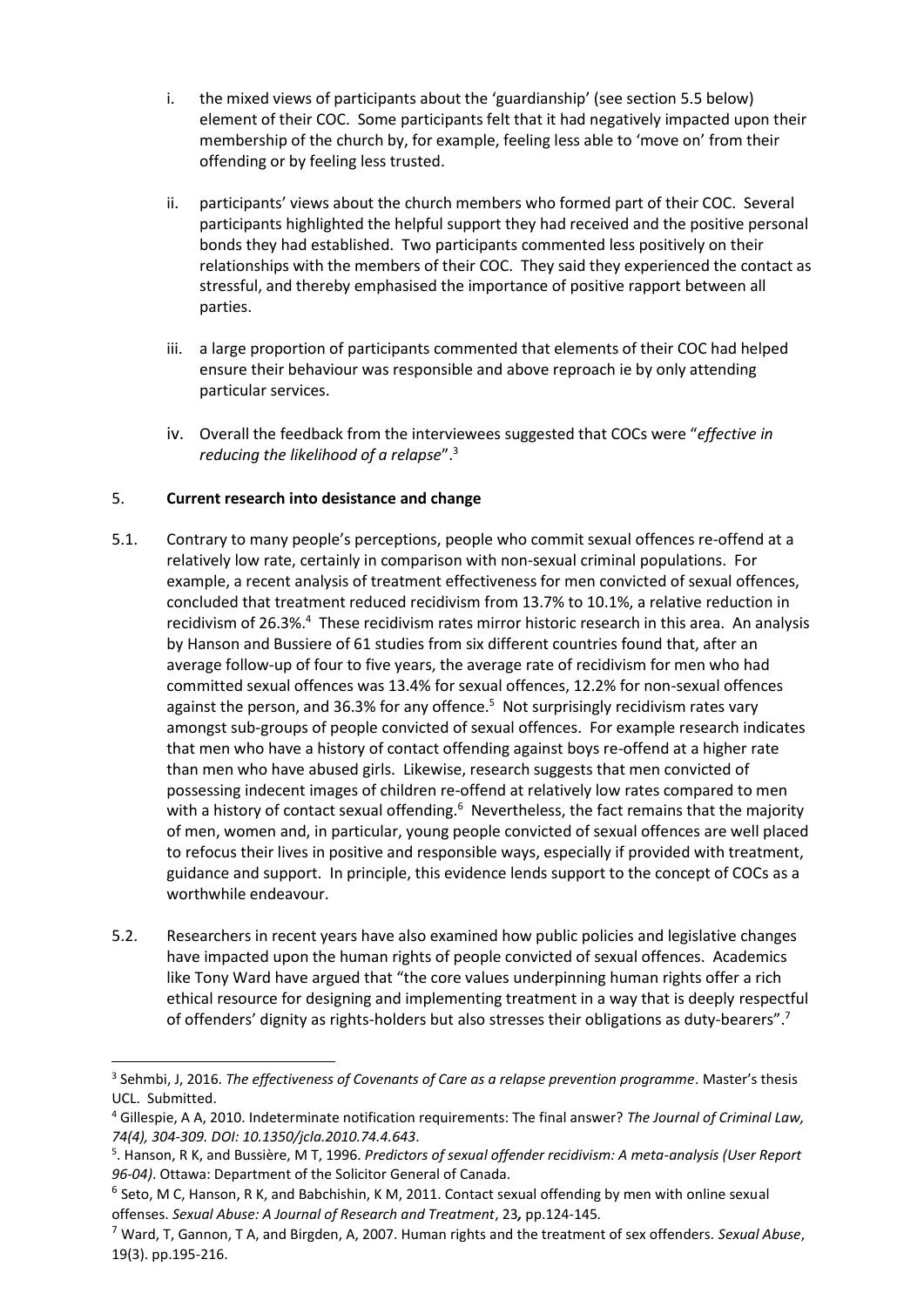Moreover, the lens of human rights has underpinned legal challenges about the restrictions placed upon those convicted of sexual offences within the UK. In 2010 the Supreme Court ruled that indefinite notification requirements (as part of the Sex Offenders Register) were incompatible with Article 8 (1) of *The Human Rights Act 1998* on the basis that "it can no longer be assumed that every offender poses a lifelong risk $8 \dots$  [and that] the precautionary principle of 'better to be safe than sorry', could not justify indefinite registration given the interference with the right to private and family life".<sup>9</sup> As this example demonstrates, it is incumbent on all organisations and individuals involved in the assessment, treatment and management of people who have engaged in abusive sexual behaviour to ensure that their interventions are proportionate, and that any restrictions or requirements placed upon the person concerned can be justified.

- 5.3. As is clear from the quote by Tony Ward above, human rights considerations have also led to a greater emphasis being placed on so-called 'strengths-based' treatment approaches, such as the Good Lives Model (GLM). Strengths-based approaches place emphasis on well-being and improvements in participants' capabilities, and underpin much of current practice in relation to the treatment of people convicted of sexual offences. The GLM itself posits that human beings are goal orientated beings who are predisposed to seek 'Primary Human Goods' (PHGs). PHGs can be defined as states of mind, personal characteristics, activities or experiences that are sought for their own sake and, if achieved, are likely to increase psychological well-being. They include goals such as 'Inner peace', 'Spirituality', 'Community', and 'Relatedness'. Within the model, sexual offending is viewed as a socially unacceptable and abusive means of achieving PHGs. In short, it is not the PHGs that an offender desires that are problematic, it is the methods through which they are sought. Membership of a church community, and the appropriate use of a COCs, may help someone to achieve these important goals in healthy and positive ways, and to rebuild their life.
- 5.4. The importance of community, positive relationships and a sense of belonging is also noted within the literature about what helps people desist from a pattern of abusive sexual behaviour. In the Integrative Theory of Desistance from Sexual Offending (ITDSO)<sup>10</sup> there are four phases in the desistance process: decisive momentum; rehabilitation; re-entry and normalcy/reintegration. Re-entry, as the name suggests, relates to the person's re-entry into mainstream society, having, in the first two phases, already made a commitment to the desistance process. Within the model re-entry is facilitated by, amongst other factors: positive social relationships and bonds, mentoring, planning (for re-entry), close relationships between the person and relevant professionals eg probation officer, and by the person's own social network. It is obstructed by restrictions in housing, employment, a loss of positive social relationships, shaming, stigmatisation and low expectations. Desistance theory endorses the work of COC in terms of the support, guidance and inclusion they can offer when they incorporate justifiable and proportionate interventions and restrictions.
- 5.5. A final theoretical perspective of particular relevance to COCs is that of situational crime prevention. Situational crime prevention is primarily concerned with the crime event and the environmental factors that facilitate offending.<sup>11</sup> The crime event is made up of three necessary elements: an offender, a target/victim and a place/situation; and the theory states that for a crime to occur these elements combine *in the absence of a capable guardian.* The capable guardian may fulfil a number of roles: they could be a 'guardian' towards the

**.** 

<sup>8</sup> Lösel, F, and Schmucker, M, 2015. The effects of sexual offender treatment on recidivism: An international meta-analysis of sound quality evaluations*. Journal of Experimental Criminology, 11(4), 597-630. DOI: 10.1007/s11292-015-9241-z.*

<sup>9</sup> McIvor, S, 2016. *Religion, risks and right: an evaluation of the Methodist Church's response to sex offenders and their human rights*. Master's Thesis. Submitted.

 $10$  Gobbels, S, Ward, T, and Willis, G M, 2012. An integrative theory of desistance from sex offending. *Aggression and Violent Behaviour*, 17, pp.453-462.

<sup>11</sup> Smallbone, S, Marshall, W, and Wortley, R., 2008. *Preventing child sexual abuse.* Cullompton, Devon: Willan Publishing.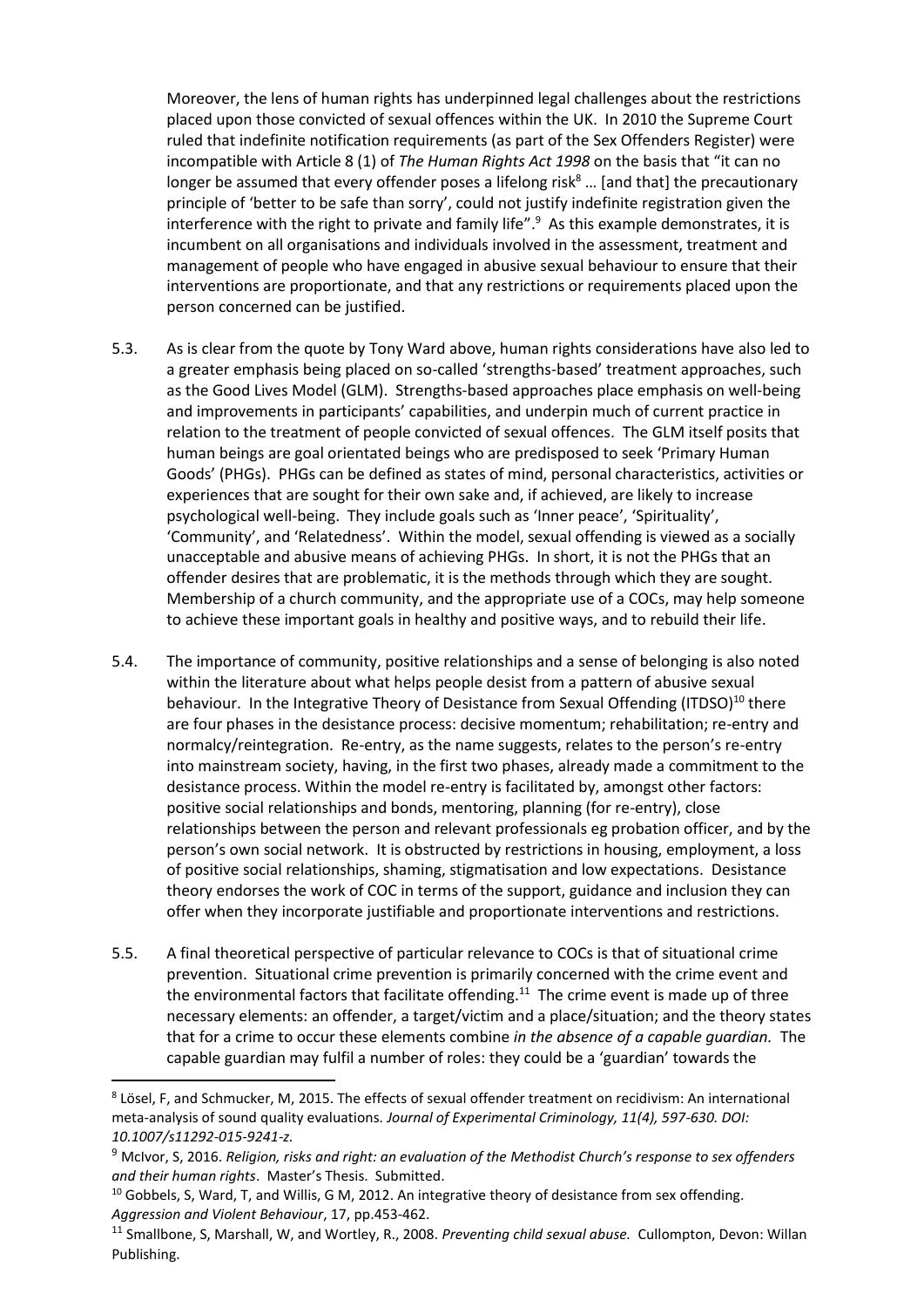potential victim eg a protective adult; they might be a 'handler' of the potential offender eg a probation or police officer, a youth worker, or a church minister; or they might be a 'place manager' of a particular setting eg a leisure centre manager, a landlord. Within the theory, one person may fulfil all three roles. By way of an example, a pub landlord manages the 'setting' of their premises (place manager); they might also tell someone prone to violence when they have had enough to drink (being a 'handler'); and they ought to intervene if they judge someone is being threatened in order to protect that individual from harm (being a capable 'guardian').

- 5.6. The concepts of situational crime prevention can readily be applied to organisational settings such as that of the Methodist Church. Individuals within the church may fulfil one, or more, of the three preventative roles: 'place manager', 'guardian' or 'handler'. Similarly, these roles are manifest within COCs, as COC members seek both to support a person to rebuild their life and take an overview of, and interest in, their activities within the church. In her research, Sehmbi  $(2016)^{12}$  concluded that COCs were effective in reducing the likelihood of a person relapsing into abusive sexual behaviour. At the same time, and with the rights of the individual subject to a COC in mind, it is important that the imposition and requirements of a COC can be justified on the basis of the person's assessed level of risk.
- 5.7. In summary, the literature about effective treatment and management of people convicted of sexual offences, as well as theoretical perspectives on desistance and crime prevention, indicate that COCs are a valuable means of (1) protecting other members of the church community, and wider society, from harm; and (2) supporting those with a history of harmful sexual behaviour to rebuild their lives in positive and fulfilling ways. The evidencebase also presents some challenges too, not least how best to ensure that the terms and conditions of any COC are necessary, reasonable and proportionate; and that each individual COC is fulfilling its purpose to the maximum effect.

# 6. **Theological themes**

6.1. As the working group has considered the operation of COCs, it has also paid attention to the question of how the Church can speak of God in the light of some of the challenges that arise. For example: the broader than intended use of COCs prompts reflection on how the church community establishes, maintains and enables its relationships; the questions about whether some COCs should come to an end provoke reflection on forgiveness, repentance and the extent to which change is possible; and the Church's position that someone subject to a COC cannot hold office in the Church leads to the exploration of issues of power, participation and accountability. There are challenges and tensions as the Methodist Church strives to be a hospitable and inclusive community for all people. Some initial reflection on these complex questions is offered below, but members of the Methodist Church are encouraged to continue to wrestle with them with the help of God's Spirit of wisdom and discernment.

# 6.2. **All are welcome**

1

6.2.1. When the measures that later became known as COCs were established in the Methodist Church, the Conference reaffirmed its commitment to "the creation of a community of love, forgiveness and reconciliation and to the restoration of broken people and communities".<sup>13</sup> Such commitment is part of the Church's response to the love of God; as welcome, hospitality and openness demonstrate the nature of God's grace and love for all. The Church's witness to God through Jesus Christ involves its seeking to be a community marked by love and care for one another and for all whom it encounters. The Methodist Church

<sup>12</sup> Sehmbi, J, 2016. *The effectiveness of Covenants of Care as a relapse prevention programme*. Master's thesis UCL. Submitted.

<sup>13</sup> The Methodist Conference, 2000, *The Church and Sex Offenders,* Resolution 38/2(a).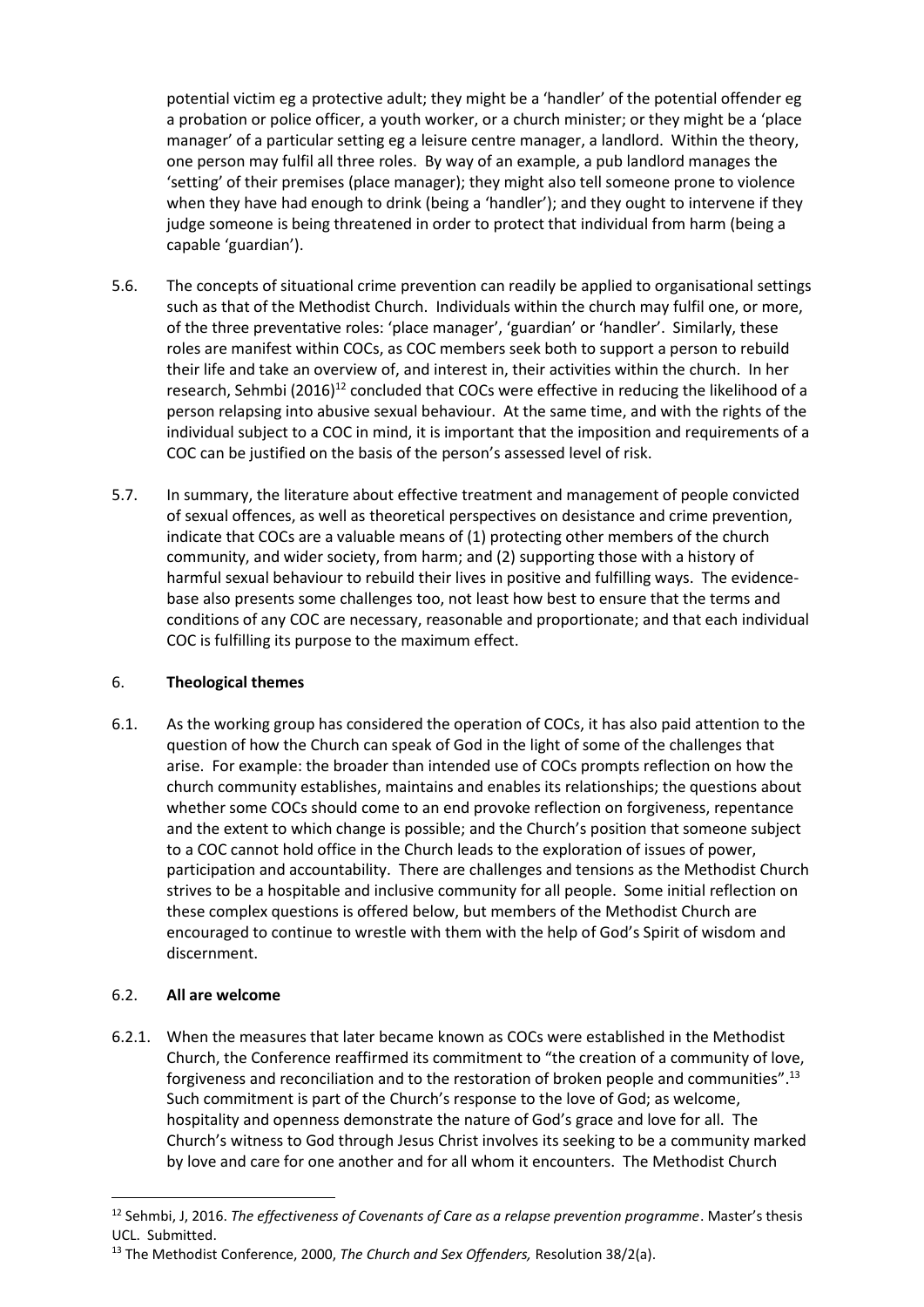emphasises the universality of God's grace, freely offered to all people without exception and to which all are invited to respond. Through God's grace there are transformational possibilities in personal and relational life for all, beyond what can be expected or predicted. Our church communities are thus called to be places where the transformational love of God is embodied and life in all its fullness is a gift that is offered to all people. This involves a commitment to thinking about what it means to welcome both those who have been abused and those who have abused others.

- 6.2.2. It is important to recognise that welcome for all does not mean that there are no boundaries to the Church's inclusivity and hospitality. A theology of hospitality involves establishing the boundaries to this hospitality for the prevention of harm as the Church seeks to be a safe space for those who participate in its communal life, and in order to enable the Church to remain faithful to its identity as the Body of Christ. It acknowledges the need for discipline for those who damage the integrity of the Church and obstruct human flourishing, holding in tension the desire for safer spaces in our churches and the Church's mission to welcome those who may pose a risk but have expressed a commitment to change.
- 6.2.3. The inclusion of those with proven and alleged sex and safeguarding offences in the life of the Church is a particular example of the challenge of how the Body of Christ might include all when the presence of some in any community may make others feel less safe, fearful, not understood, or themselves unwelcome. The inclusion of those with proven and alleged sex and safeguarding offences in the life of the Church may put children and vulnerable adults at risk, and may also cause pain and offence to those who have experienced abuse and continue to live with physical, spiritual and emotional pain. The Methodist Church continues to be committed to making the Church a safer space and is taking steps to bring about the cultural change that is needed to understand what safeguarding means in every part of the life of the Church.<sup>14</sup> Yet part of the Church's witness to the God who through the life, death and resurrection of Jesus reconciles all things to Godself, is its offer of welcome to all people. The offer of hospitality to both those who have experienced abuse and those who have committed it is a powerful and difficult witness, demanding prayerful discernment. This current work is part of the Methodist Church's continuing reflection on where its boundaries appropriately lie and how it seeks to embody the love and grace of God.<sup>15</sup>

## 6.3. **The nature of forgiveness**

**.** 

- 6.3.1. Forgiveness is a central part of our understanding of the gospel. God's unceasing offer of new life and the assurance that, by God's grace, we are justified, set in right relationship with God through Jesus Christ is central to our faith and discipleship. Yet there are differences in experience and understanding of forgiveness, and the Church continues to wrestle with how it should speak of forgiveness and how forgiveness should be demonstrated within its structures and processes. The question of whether the forgiveness that God offers is the same as we are expected to offer is one that continues to be explored.
- 6.3.2. It is also the case that some simplistic understandings, or misunderstandings, of forgiveness have prompted actions or statements that have caused further harm and damage to those who have experienced abuse. Ideas that forgiveness involves "forgetting" behaviour that has caused harm, or that an offender should be treated as wholly reformed and good, may cause significant further harm to those who have suffered the abuse and provides an unrealistic view of human relationships and Christian discipleship. The Methodist Church has therefore identified three common misunderstandings of forgiveness<sup>16</sup> that should be

<sup>14</sup> The Methodist Conference, 2015, *Courage, Cost and Hope (The Past Cases Review).*

<sup>15</sup> Resources for the *Equality, Diversity and Inclusion* Theological Underpinning produced by the Faith and Order Committee.

<sup>16</sup> The Methodist Conference, 2000, *The Church and Sex Offenders,* p.13 (section 4a).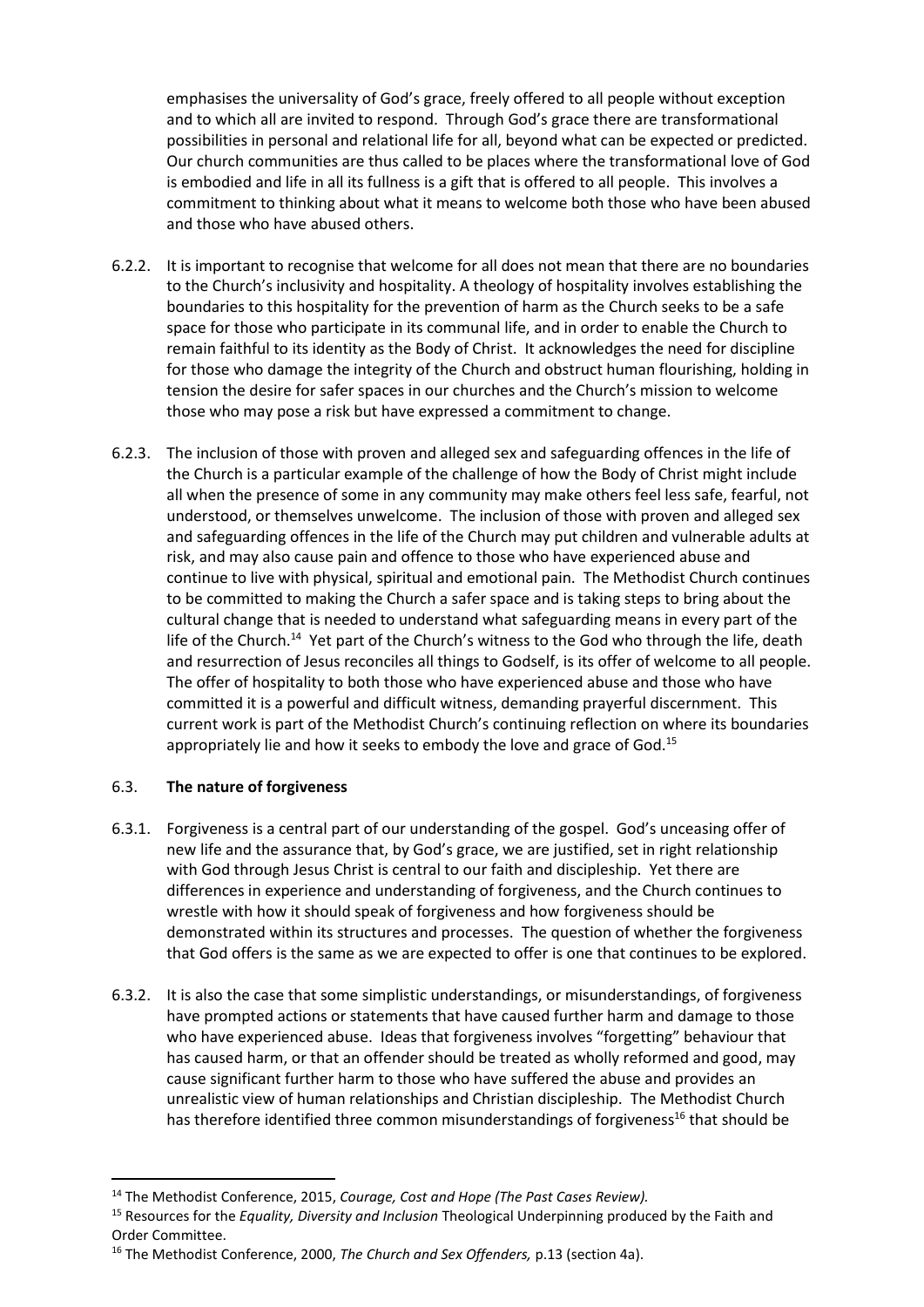## avoided:

- that forgiveness means 'forgetting'<sup>17</sup> with its potential implication that those who have suffered should ignore, or not remind the Church of, the traumas they have suffered. This can lead to silencing and suppression. Remembering the past is an important part of Christian tradition. Through God's grace reconciliation with our past experiences is possible and we are enabled to live in a new way. It does not mean that we rewrite, or edit, our stories, or pretend that the past has no continuing impact on the present. Forgiveness does not negate the consequences of the past but enables people to live in a new relationship with them.
- $\bullet$  that forgiveness means the cancelling of debts and obligations.<sup>18</sup> Repentance often means taking responsibility for our actions and for the obligations that ensue, and seeking to put relationships right. Whilst it is often inappropriate and offensive and potentially harmful to suggest that offenders should seek to put the particular relationship right, forgiveness should encourage the taking of responsibility and being made accountable for their actions. The devastating impact of abuse means that the consequences cannot be predicted and that there is no time limit on the obligations that might ensue. Acknowledging this and responding appropriately by being willing to try to meet such obligations is part of the continuing process of taking responsibility. Forgiveness enables a person to respond to those obligations in a new way.
- that forgiveness means treating those who are forgiven as "wholly reformed or good".<sup>19</sup> Forgiveness, grace and mercy help us on our journey, but do not hasten its end. We continue to be human with the capacity for sin, for brokenness, and for giving in to temptation. Forgiveness brings the opportunity for new ways of relating and behaving and, through God's grace, we are equipped to take up a new pattern of living; but it is a continuing journey of real challenges and temptations, and one on which we continue to be tested. We are reconciled with God, and accepted totally, but we are still disciples, learners, who have to keep working at the new life that is offered. The discipline of the Church and the support of the community help us in this task.
- 6.3.3. The question of whether those who have been abused should be expected to forgive their abusers is greatly challenging, and raises the question of whether the Church has any right to demand or expect anyone to forgive. Survivors should not be pressured to forgive as forgiveness can be a long and challenging journey. It is part of a survivor's relationship with God and with the Church, not about what is offered to the offender. Forgiveness, for those who are hurt, is a part of healing, liberation and growth. It can also be painful and difficult when a victim, hearing within the liturgical life of the church the pronouncement of forgiveness and knowing the offender is part of the congregation (stating the forgiveness of God). In the case of sexual (and other) abuse there are deep questions about what kind of relationship it is appropriate and possible to "restore". Such questions are beyond the scope of this work except to reflect that it is clear that the inclusion of an offender within the church community should not make further demands or requirements on those who have suffered from their behaviour. If there are any expectations of restoration or reconciliation, or even of them meeting, then there is a danger that the Church could coerce and thus further exercise abuse upon the person who has experienced abuse.

## 6.4. **Can people change?**

1

6.4.1. Reflection on the operation of COCs continues to raise questions about an individual's ability to change and what this means for their participation in the church community. Christianity

<sup>17</sup> The Methodist Conference, 2000, *The Church and Sex Offenders*, p.13 (section 4a(i)).

<sup>18</sup> The Methodist Conference, 2000, *The Church and Sex Offenders*, p.13 (section 4a(ii)).

<sup>19</sup> The Methodist Conference, 2000, *The Church and Sex Offenders*, p.13 (section 4a(iii)).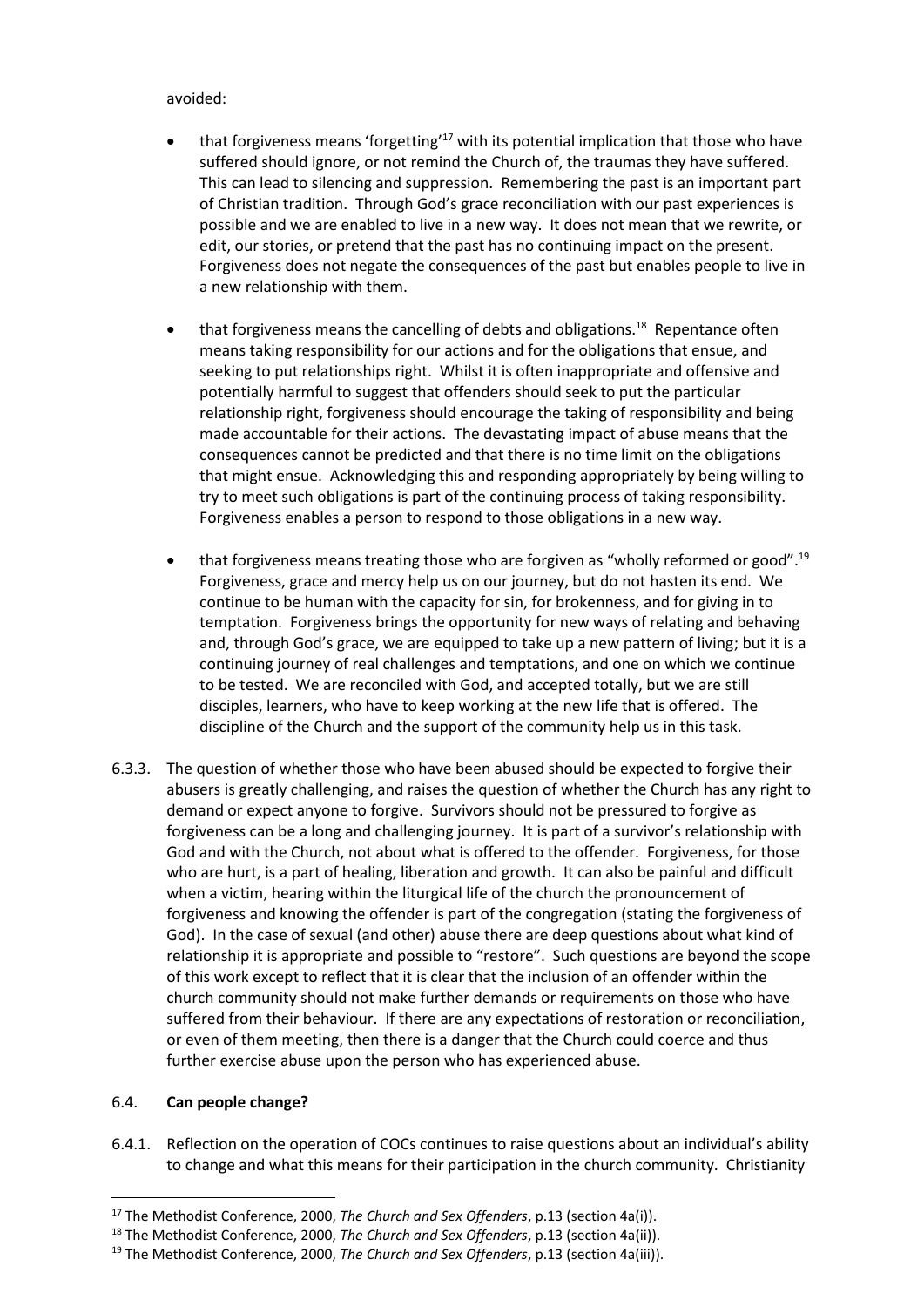proclaims that God can transform people's lives for good. It offers a new start, with confidence in Christ, inviting participation in the Christian community where all contribute to its witness through seeking to serve God alongside other disciples. Christians believe that God can change lives, but we cannot always know or judge if that has happened. The question of penitence and how that might be discerned is problematic. There is much teaching that turning away from evil is necessary (if we repent God will forgive) and yet plenty of evidence that Jesus forgave sinners where we have no evidence of their penitence. However, whilst it is for God to forgive, it is for the Church to discern how healthy relationships within the Church may best be enabled for the sake of its witness and for the flourishing of all.

- 6.4.2. The Church's recognition of God's desire for human flourishing is accompanied by a recognition of the reality of the human condition, the depths of what people are capable of and the potential of all to abuse trust. Trust is a key element in healthy relationships. Through God's grace there is the possibility of change for all, but for trust to be reestablished the change has to be demonstrated in the context of a community that exercises discipline and demands accountability in order to protect the vulnerable, to signal that the Church is a place of safety and justice, and to maintain the integrity of its witness. When trust has been broken (which is always the case when there has been abusive behaviour) there needs to be some evidence not only that the person intends not to cause harm but that they are indeed trustworthy. The responsibility to change behaviour lies with the offender. Indeed, the Methodist Church has argued that, given the nature of those with proven and alleged sex and safeguarding offences, "an offender's acceptance of God's forgiveness is most likely to be reflected in an ongoing response in penitence, with the offender accepting a firm code of conduct for his new life in the congregation and in Christ". 20
- 6.4.3. In Wesley's sermon *The Image of God*,<sup>21</sup> Wesley argues that the first stage of true change (restoration in the image of God) is humility, that is "a knowledge of ourselves, a just sense of our condition" which comes with the gift of self-awareness. In Wesley's understanding, self-awareness is a conviction of our guiltiness and helplessness, a recognition of our ongoing brokenness and need of God. As indicated above (6.4.2), repentance is not about avoiding the consequences of past behaviour, but involves living in a new way in relationship to that past behaviour, taking responsibility for the behaviour and bearing the consequences with God's grace. Alongside the offer of welcome to the Body of Christ comes the costly challenge of Christian discipleship, part of which is taking responsibility for past behaviour and being accountable to brothers and sisters in Christ. An offender's acceptance of the discipline of the Church is part of the process of rebuilding trust and an indication of their desire to change.
- 6.4.4. Forgiveness does not mean that our previous patterns of behaviour have been left behind, nor does it remove any risk of reoffending, but COCs have been part of offering a new framework for life, with the support of the Christian community. They are part of enabling an individual to rebuild their lives in a responsible way. They provide a structure by which trust can begin to be re-established, through which the risk of harm is minimised, and by which support can be offered. Participation in a COC can be one indication of willingness to take responsibility and acknowledge the obligations, effects and consequences of past behaviour. It may also witness to an offender's willingness to embrace discipline and actively play a part in making the Church a safer place. Sometimes COCs are perceived as punishments, particularly when they persist over long periods of time for what are perceived as relatively minor offences. Yet they are not intended as punishments but are part of

**.** 

<sup>20</sup> The Methodist Conference, 2000, *The Church and Sex Offenders,* p.3.

<sup>21</sup> Wesley, J, 1730, Sermon 141 "The Image of God", in Outler, A ed, 1987, *The Works of John Wesley,* Volume 4, Sermons 115-151. Abingdon Press, Nashville, pp. 292-303.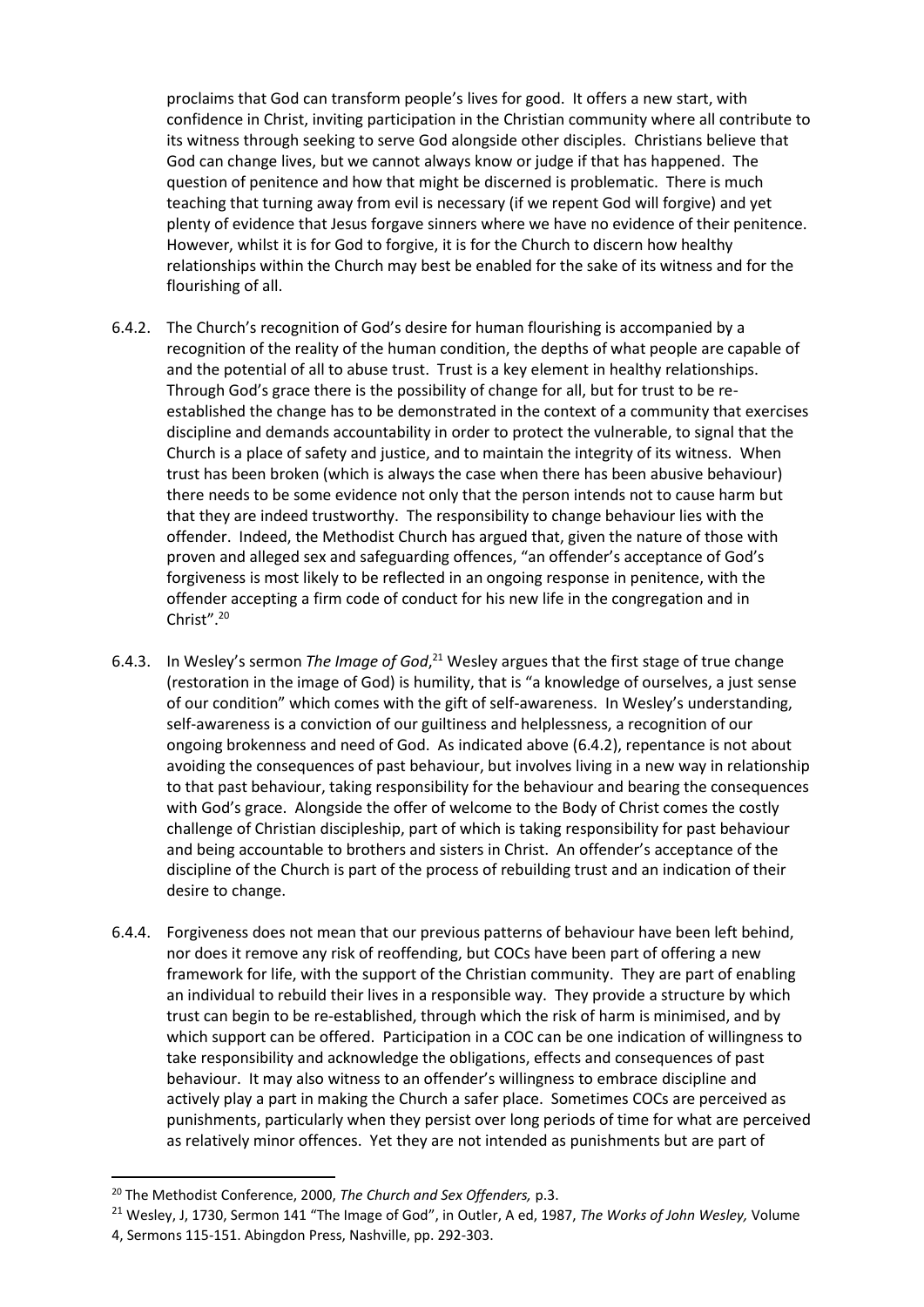enabling the flourishing of individual and corporate life. Their purpose is to enable an offender to participate in the life of the church community in appropriate ways, bearing in mind the well-being of the offender, those who have experienced abuse, those who are vulnerable, the particular church community and the integrity of the church's witness. They are a part of an offender's taking responsibility for their actions and indicating their desire to live as part of a community that seeks to enable the flourishing of all people. Discipleship is costly and the consequences of past behaviour can neither be foreseen nor denied. Repentance involves understanding the harm that has been caused and the ongoing effect it may have on others. These issues come into particular focus in relation to the question of whether it is ever appropriate for an offender to hold office in the Church.

## 6.5. **Holding office in the Church**

- 6.5.1. The Methodist Church has said: "We accept the widespread conviction that sexual offenders are permanently a grave risk to others. It is, therefore, appropriate in their own interests, and in those of survivors, potential victims and the wider community, for them not to hold office in the Church. Living a safe Christian life is itself a calling from God. However, we also note the plain fact that in time God's grace can work healing wonders in the most damaged personality (which we term 'the optimism of grace'). Always the last word rests with God, with the promise of the new, with the coming of Christ. We found this issue to be especially difficult, but thought that the Church must have a way to respond in very exceptional circumstances ..."<sup>22</sup>
- 6.5.2. Some have found the position that offenders cannot hold any office in the Church challenging, especially when not all offices involve contact with children, young people or vulnerable adults. It is, however, important to note that no one has a 'right' to hold office in the Church and there are always other ways for gifts to be exercised and developed. There is a need to balance the welfare of those with proven and alleged sex and safeguarding offences with the needs of the Church and the welfare of those who have been abused. The welfare and well-being of any individual cannot be dependent on them holding a particular office within the Church, and there are different ways in which an individual's ministry can be expressed. It is unhelpful to think of offices in the Church in this way and the linking of membership of the Methodist Church with the idea of eligibility for office is unhelpful. Rights language is inappropriate: and indeed undermines the understanding of the ministry of the whole people of God. The Church confers office, and in doing so is conferring power, authority and responsibility – actual and that given and seen by others. Even if the Church were to decide that a particular individual posed no threat, attention would need to be paid to the symbolic and representative power that accompanies any office.
- 6.5.3. The Church as a human organisation has means by which it organises itself and enables the community to live and work together. It therefore has structures of oversight, care and management which involve the use of power. Power can be given, expressed and conferred in many different ways. It can be used to enable or to destroy (such as when those who have experienced its misuse have been harmed or silenced). Honesty is required about how power is used and misused within the Church. When power is held and deployed without awareness of temptations it is dangerous. The holding of an office within the Church signals that a person is trustworthy and will exercise power responsibly. In conferring an office the Church is understood as indicating that this is a person to be trusted thus giving a particular kind of power. This is the case for any office. Offices within the Church have a particular public profile, convey a level of authority and are to some extent representative. Questions about the use of power therefore apply to all who hold any office in the Church. Sexual offending is about the misuse of power and therefore attention needs to be paid to the continuing power dynamics of the Church's relationship with offenders, and with those who

 $\overline{a}$ 

<sup>22</sup> The Methodist Conference, 2000, *The Church and Sex Offenders*, p.17 (section 4c).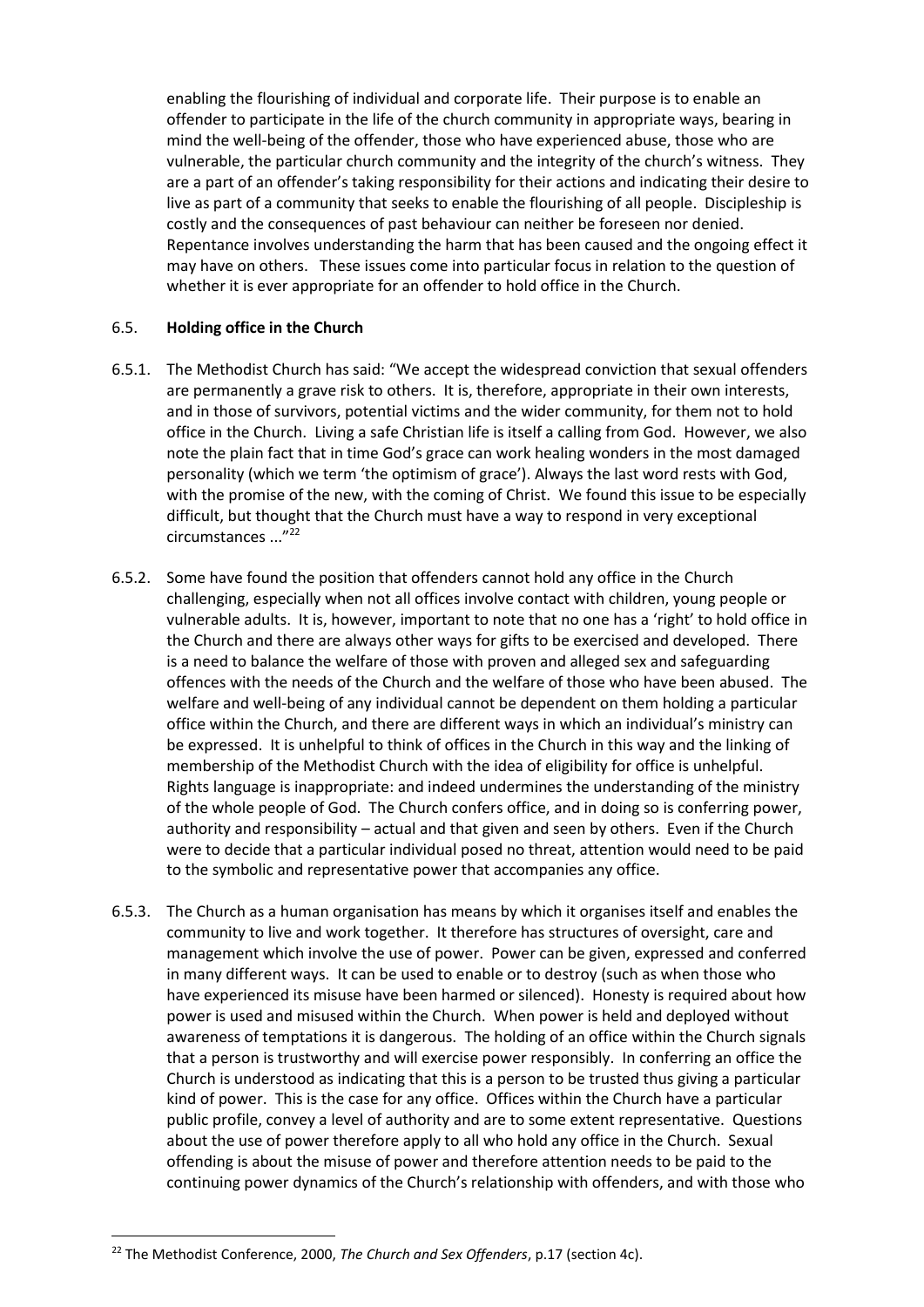have experienced abuse.

# 6.6. **Justice for all**

- 6.6.1. The Church also responds to the call through Christ for justice, and it does so in various ways. In its structures and ways of relating the Church seeks to demonstrate its concern to protect the vulnerable. It requires respectful relationships and attention to particular boundaries and power dynamics.
- 6.6.2. Justice is an important part of healing from sexual abuse.<sup>23</sup> The Revd Dr Marie Fortune, who has worked extensively to raise awareness of issues of sexual abuse in Christian communities, outlines various elements in the process of making justice.<sup>24</sup> She maintains that justice begins with truth telling, giving voice to experiences of abuse, and with an acknowledgment of the violation by the Church. It requires honesty and openness about what has happened, whilst respecting the privacy of those who have been harmed. Compassion (listening to and suffering with the victim) and taking steps to prevent any further abuse to the victim or others are vital elements in the process. Accountability is required, through testing allegations, imposing sanctions and ensuring that participation in the community is linked to a taking of responsibility; and some restitution should be made, through the symbolic and practical actions of the Church, in order to acknowledge the harm that has been done. The goal of justice is vindication, the recognition that healing involves being set free from multi-layered suffering that abuse causes.
- 6.6.3. Whether the Church has "the informed awareness" or "the commitment" or "the appropriate structures and processes to make justice for those who suffer abuse within the Christian community" remains a significant question<sup>25</sup> and the Methodist Church continues to pay attention to all of these things, not least through its work for and in response to the Past Cases Review. In its discernment and decision making, including in matters relating to COCs, the Church can give priority to the welfare and well-being of survivors, demonstrating a bias to the vulnerable and remembering its commitment to survivors of sexual abuse.<sup>26</sup>
- 6.6.4. The Church also remembers that it too has cause to repent, seek forgiveness and take responsibility for past actions. The Church, created and called by God, is a continuing community of followers of the risen Christ but also a flawed human organisation. The Church has not always protected the vulnerable in its charge from harm, nor has it responded adequately to those who have experienced abuse. The Church itself needs to recognise how it has, at times, contributed to the abuse and exploitation of vulnerable people, not least through its use of power, and to seek to change its patterns of behaviour accordingly. This work is one aspect of this, as members of the Church help each other to work out how to belong together when trust has been destroyed.

# 7. **Recommendations**

1

Having reviewed feedback from how COCs have been used and developed since their introduction we have reached a set of conclusions that are consistent with our Methodist ethos and enable the Church to manage safeguarding risks and potential risk within the church community. These recommendations are built on the evidence that the working group has gathered, are consistent with the learning from the Past Cases Review, and further develop the commitments that have been made as a result of this.

<sup>25</sup> Churches Together in Britain and Ireland, 2002. *Time For Action.* London: Church House Publishing: p.132.

<sup>23</sup> Churches Together in Britain and Ireland, 2002, *Time For Action.* London: Church House Publishing.

<sup>24</sup> Fortune, M, 1989, *Is Nothing Sacred? When Sex Invades the Pastoral Relationship.* San Francisco: Harper & Row; Churches Together in Britain and Ireland, 2002, *Time For Action.* London: Church House Publishing: pp.131-132.

<sup>26</sup> The Methodist Conference, 2003, *Response to Time For Action;* and 2006, *Tracing Rainbows Through the Rain.*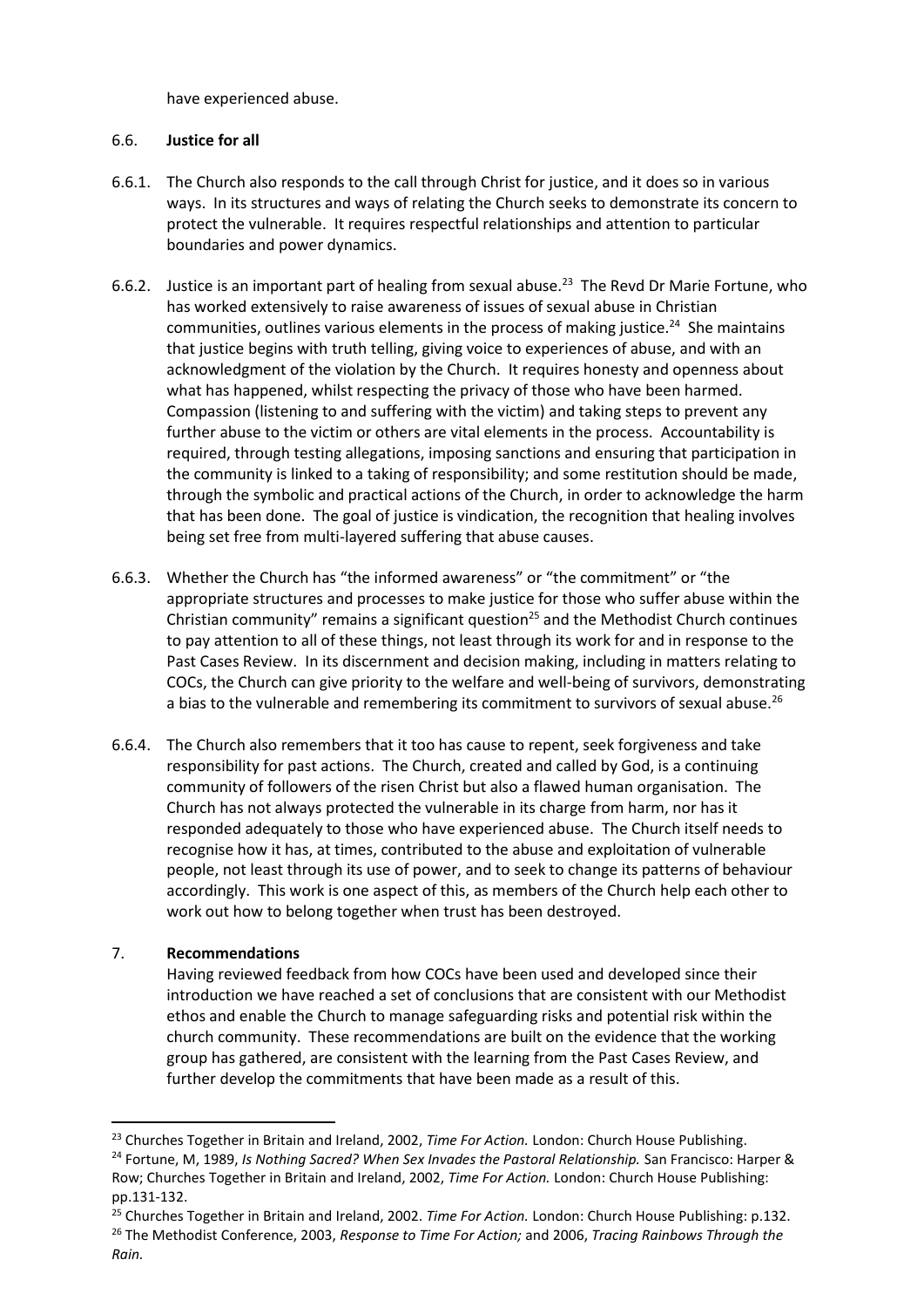## 7.1. **Terminology and new arrangements**

- 7.1.1. The term 'Covenant of Care' is unhelpful to describe the mechanism by which the Church is taking certain safeguarding action and its use has evolved in a way that means that we need to be clearer about how it is used and applied. 'Covenant' is used in other Church contexts (for example, Methodist ministers have a covenant relationship with the Conference) and covenantal language is not especially appropriate to describe the purpose and nature and relationships involved in a COC. Neither is the language easily understood in safeguarding terms by those in external professional agencies.
- 7.1.2. Survivors have also found the language of 'covenant' in this context unhelpful and painful. It can be understood to imply that the Church has a particular kind of relationship with an offender that is 'better' than that offered to survivors. The language signals that the Church is making a formal, intentional commitment to the offender's welfare and well-being, but it does not use the same language to describe its relationship with survivors.
- 7.1.3. We are therefore proposing that current and future COCs become **Safeguarding Contracts** for those with proven sexual offences, alleged sexual offences where concerns remain following a police investigation/court process and for those who are considered to be a safeguarding risk in any other way.
- 7.1.4. It is important to stress that the use of one term to describe arrangements for a wide set of individual circumstances does not mean that 'one size fits all'. Each Safeguarding Contract will be based on a clear assessment of risk posed and appropriate measures put in place to manage this risk. It is the risk posed rather than the offence that will determine the provisions that will be put in place.

## **Independent risk assessments**

- 7.1.5. In order to improve standardisation of risk assessments an approved list of risk assessors should be established working to agreed standards. The Council has approved a revised process for safeguarding risk assessments, which introduce a more formalised process for independent risk assessment of known and alleged offenders.
- 7.1.6. Risk assessments will be undertaken when either the CST or DSO considers that someone's behaviour or reported behaviour falls under one or more of the categories of sexual offence or posing a safeguarding risk.
- 7.1.7. The current practice of the CST funding assessments of ministers and Districts funding assessments of lay people should be altered with the CST responsible for funding all risk assessments in order to establish consistent decision-making.
- 7.1.8. A connexional budget to pay for risk assessments should be created.
- 7.1.9. Local risk assessments will continue to be undertaken by DSOs for simple convictions, minor offences, blemished DBS checks or where temporary arrangements need to be put in place to suspend someone during a police enquiry or investigation, eg an agreement is needed to enable the person to continue attending worship in the presence of children or vulnerable adults.
- 7.1.10. Risk assessments will be shared with the DSO and members of Safeguarding Panels. Summaries will be made available to District Chairs and members of MSGs. DSOs will decide whether anyone else requires access, following agreed CST guidance for appropriate disclosing of personal data.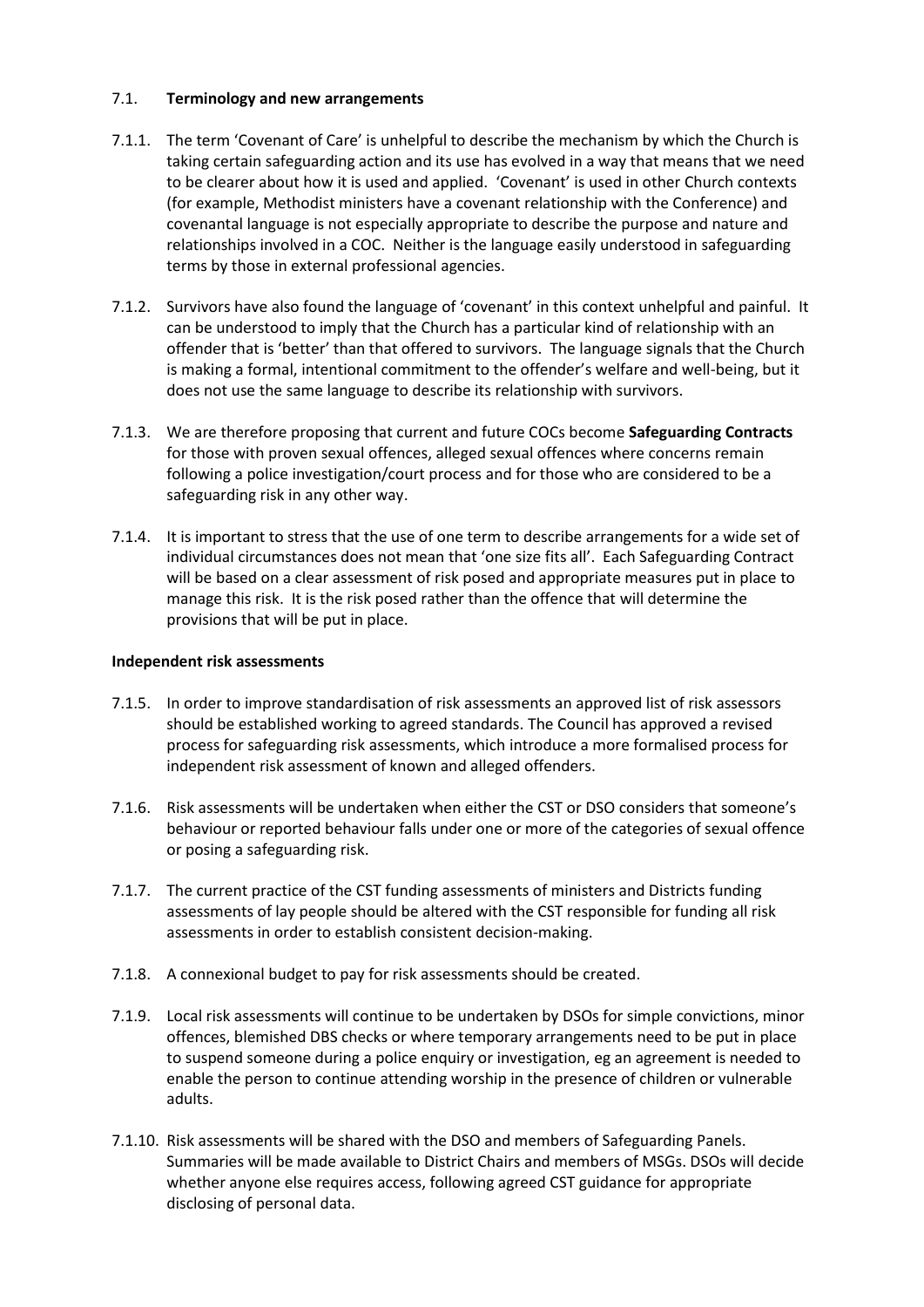# 7.2. **Consistent record keeping and oversight**

- 7.2.1. Each MSG will undertake a review of progress at least annually (using a standard form), or sooner if directed by the Safeguarding Panel.
- 7.2.2. The annual report will be sent to the DSO and CST who will oversee progress or challenges being reported with appropriate follow up. Guidance has been sought on the appropriateness of holding this data under the provisions of the Data Protection Act 1998.
- 7.2.3. The DSO or member of District Safeguarding Group will attend Groups on an agreed basis sufficient for the DSO to maintain a working knowledge of the arrangements and any support identified to assist the MSG in carrying out their duties.
- 7.2.4. Resourcing of CST admin and case work time will need to be budgeted for to process and monitor the list of subjects with Safeguarding Contracts.

## 7.3. **Monitoring and support group training**

Training for members of MSGs should be developed so that volunteers are suitably prepared and enabled to carry out their role. See Appendix 4 for a standard role description.

## 7.4. **Mechanism for review, change or discharge**

- 7.4.1. Whilst all Contracts are reviewed at least annually by the MSG, there should be a mechanism to consider if the core arrangements of the restrictions should be amended – to increase, decrease or terminate the agreement entirely. To ensure this is done in a careful and measured way the MSG should consider, every three years, whether a significant change to arrangements has occurred. If this is the case a new risk assessment will be commissioned and presented to a new Safeguarding Panel. The decision to proceed to a new risk assessment will be discretionary but will provide a channel by which significant changes in circumstance (or very positive responses from the offender to the Contract) can be recognised and reflected.
- 7.4.2. It should be noted that removal from the Sex Offenders Register may occur for a number of reasons, not least, completion of period due to length of conviction or appeal against conviction. We must always bear in mind that offenders prior to 1997 were not on it at all. Removal from the Register does not necessarily mean there remains no risk that might be presented within the church environment.

## 8. **Standing Order changes**

Amendments to Standing Orders appear in the report of the Law and Polity Committee (2).

## 9. **Summary of recommendations**

- 9.1. Replacing Covenants of Care with Safeguarding Contracts for all those with proven and alleged sex and safeguarding offences;
- 9.2. Introducing a more formalised process for independent risk assessment of known and alleged offenders;
- 9.3. Maintenance of records of all those subject to Contracts by the Connexional Safeguarding Team so that regular reporting and monitoring of consistent approaches can be achieved;
- 9.4. Providing training for members of Monitoring and Support Groups so that they are suitably prepared and enabled to carry out their role;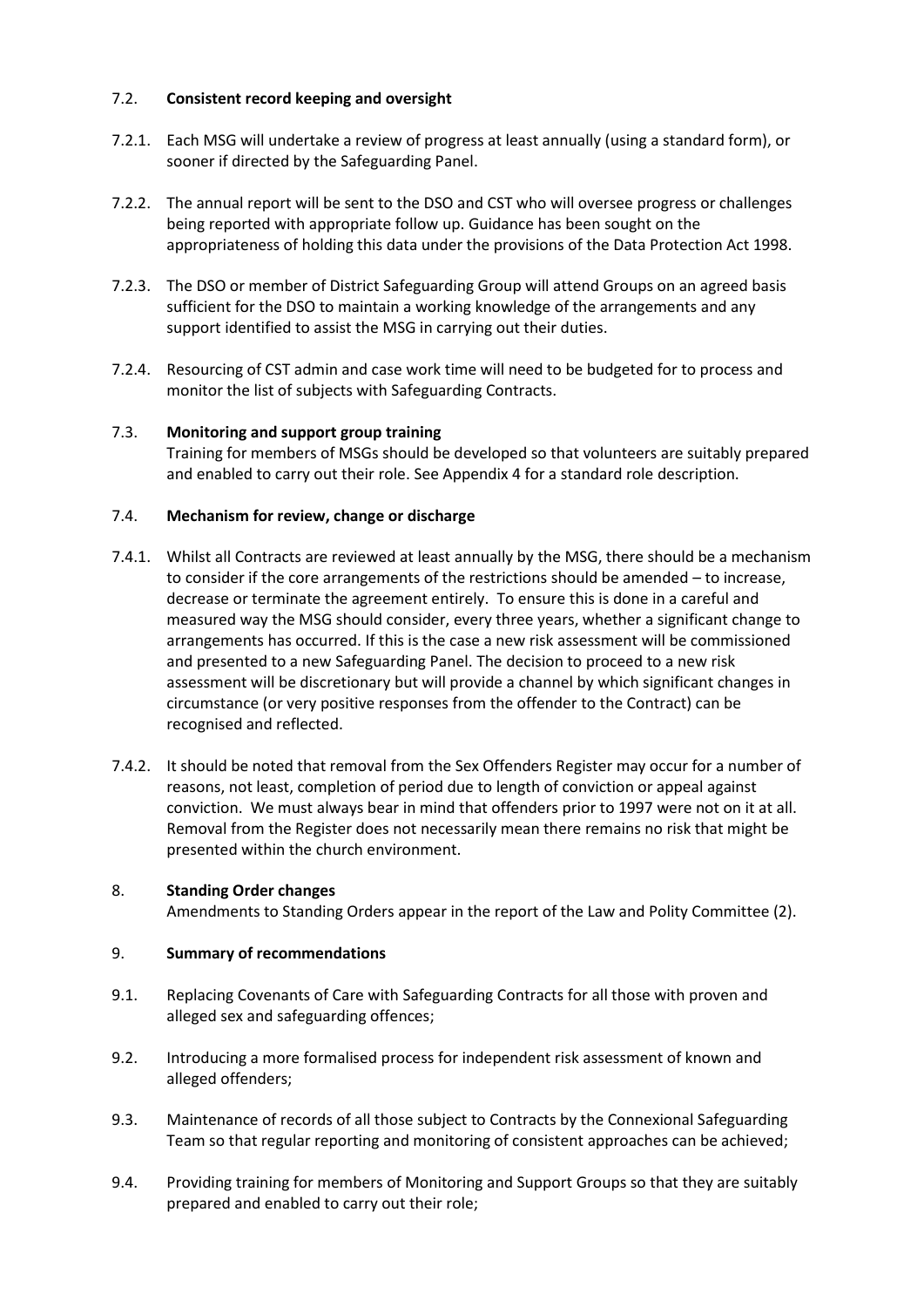- 9.5. Implementing a process whereby all Contracts are reviewed at least annually by Monitoring and Support Groups and consideration is given to re-assessing arrangements by means of a new risk assessment every three years;
- 9.6. Methodist Council review of these new arrangements in 2022 (5 years).

## **\*\*\*RESOLUTIONS**

**32/1. The Conference received the Report as its further reply to Memorial 35 (2014).**

## **32/2. The Conference adopted the recommendations as set out in paragraph 9 of the Report.**

# **Appendix 1 - Working group on Covenants of Care**

## **Memorial and Council direction**

## *M35 Covenants of Care*

The Wolverhampton and Shrewsbury District Synod (R) (Present: 125; Voting: 124 for, 0 against) expresses appreciation for the work undertaken by the staff with responsibilities for safeguarding in the Connexional Team. However we are concerned that, with the pressure of urgent cases, reviews of 'Covenants of Care' where offenders have cooperated with the arrangements for their participation in church activities, have taken an unreasonable amount of time to process. The Synod calls upon the Conference to review the present arrangements and to create a method by which, using the experience and expertise in Districts, such reviews can be carried out within three months of Circuits requesting such a review.

## **Reply**

The Conference thanks the Wolverhampton and Shrewsbury District Synod for its memorial. It notes the pressure of work in the Connexional Safeguarding Team as a result of dealing with urgent work. The Conference notes that there is currently no established procedure for the review of Covenants of Care unless they have been set up by a Safeguarding Advisory Panel which has requested such a review. The Synod has helpfully alerted the Conference to the need for thought to be given to the establishment of more formal arrangements for Covenants of Care. These might include a connexionally held register and a procedure for reporting and reviewing.

The Conference therefore refers this memorial to the Methodist Council and requests that the Council establishes a working group to review the arrangements for Covenants of Care and to formulate proposals. The working group should draw on the experience of the Safeguarding Advisory Panel and expertise within Districts, together with lessons learnt from the Past Cases Review, which is due to report to the 2015 Conference. The Conference requests that the Council report the conclusions of this review to the Conference no later than 2017.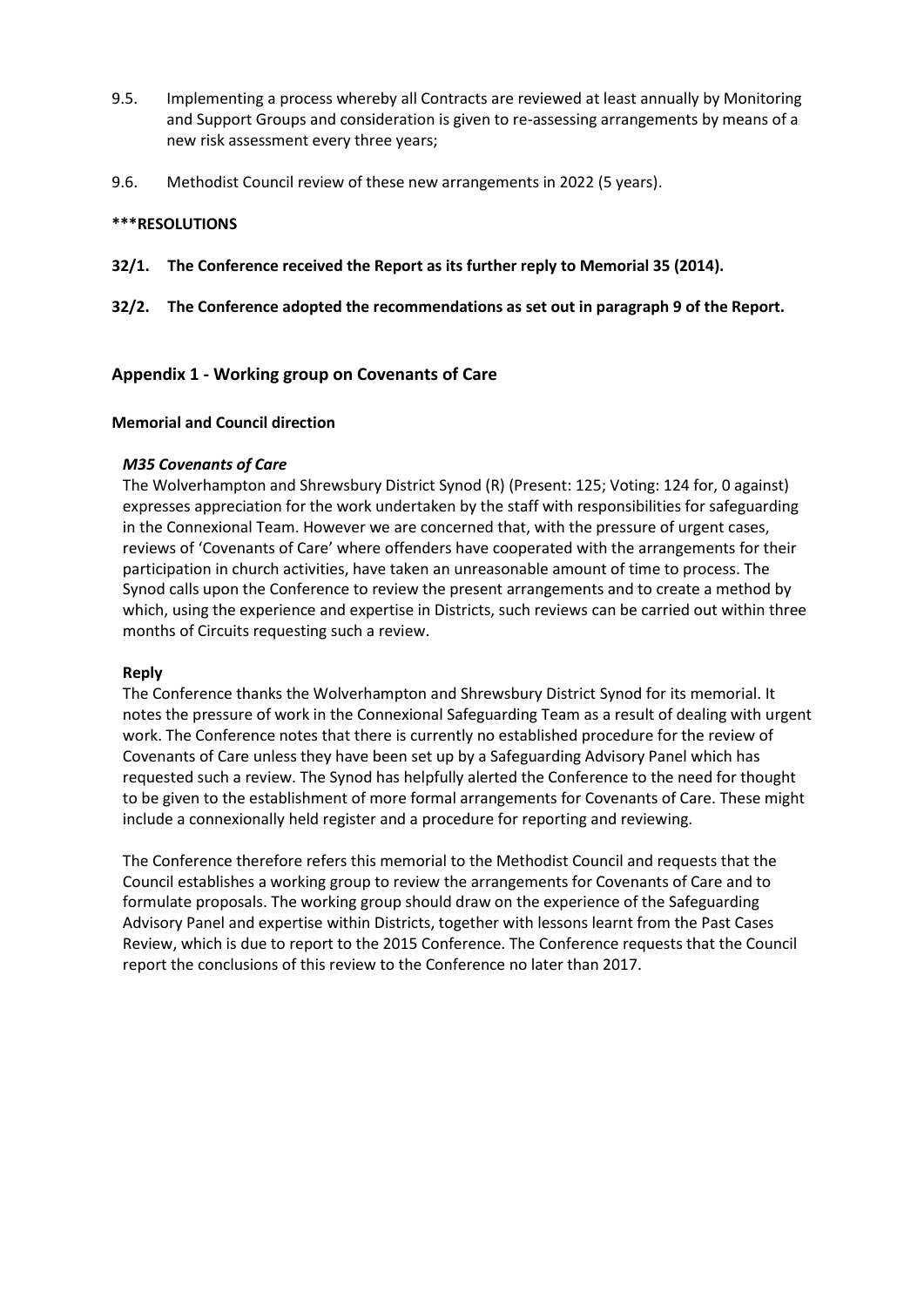The Methodist Council in October 2014 agreed the following Terms of Reference and membership of the working group:

# **To review the overall arrangements for Covenants of Care and report to the Methodist Conference no later than 2017.**

## **Through its discussions the working group shall:**

- Draw on the experience of the Safeguarding Committee; District Safeguarding Officers and others implementing Covenants of Care; the Connexional Safeguarding Team; those subject to Covenants of Care; the lessons of the Past Cases Review.
- Hold in tension the desire for safer spaces in our churches and the church's mission to welcome those who may pose a risk but have expressed a commitment to change.
- Evaluate the development of Covenants of Care since they were first introduced in particular their use for non-sexual offences and arrangements for reviewing Covenants of Care.
- Draw on current research concerning the rehabilitation of those who have harmed others or who may pose a risk.
- Build on the work begun by the Connexional Safeguarding Team in setting up a Connexional Register of Covenants of Care.
- Consider the suggestion that there should be the possibility of discharging Covenants of Care.
- Liaise with the Law and Polity Committee.

## **The membership will be**

- *A District Safeguarding Officer (the Revd Susan McIvor)*
- *A District Chair (the Revd Peter Barber)*
- *A member of the Safeguarding Committee (the Revd Jan Atkins)*
- *A person who has been subject to a Covenant of Care (or consultation with a range of people)*
- *External expert from the Lucy Faithfull Foundation (Donald Findlater)*
- *A Safeguarding Colleague from the Church of England (Lisa Clarke)*
- *Non-voting convener: Connexional Safeguarding Adviser (Tim Carter)*

The working group was assisted by:

The Revd Dr Nicola Price-Tebbutt – Secretary of the Faith and Order Committee Mrs Louise Wilkins – Conference Officer for Legal and Constitutional Practice Mr Tom Squire – Lucy Faithfull Foundation

The Revd Mary Austin – supernumerary minister with considerable experience of Covenants of Care Ms Philippa Reid – connexional Safeguarding Team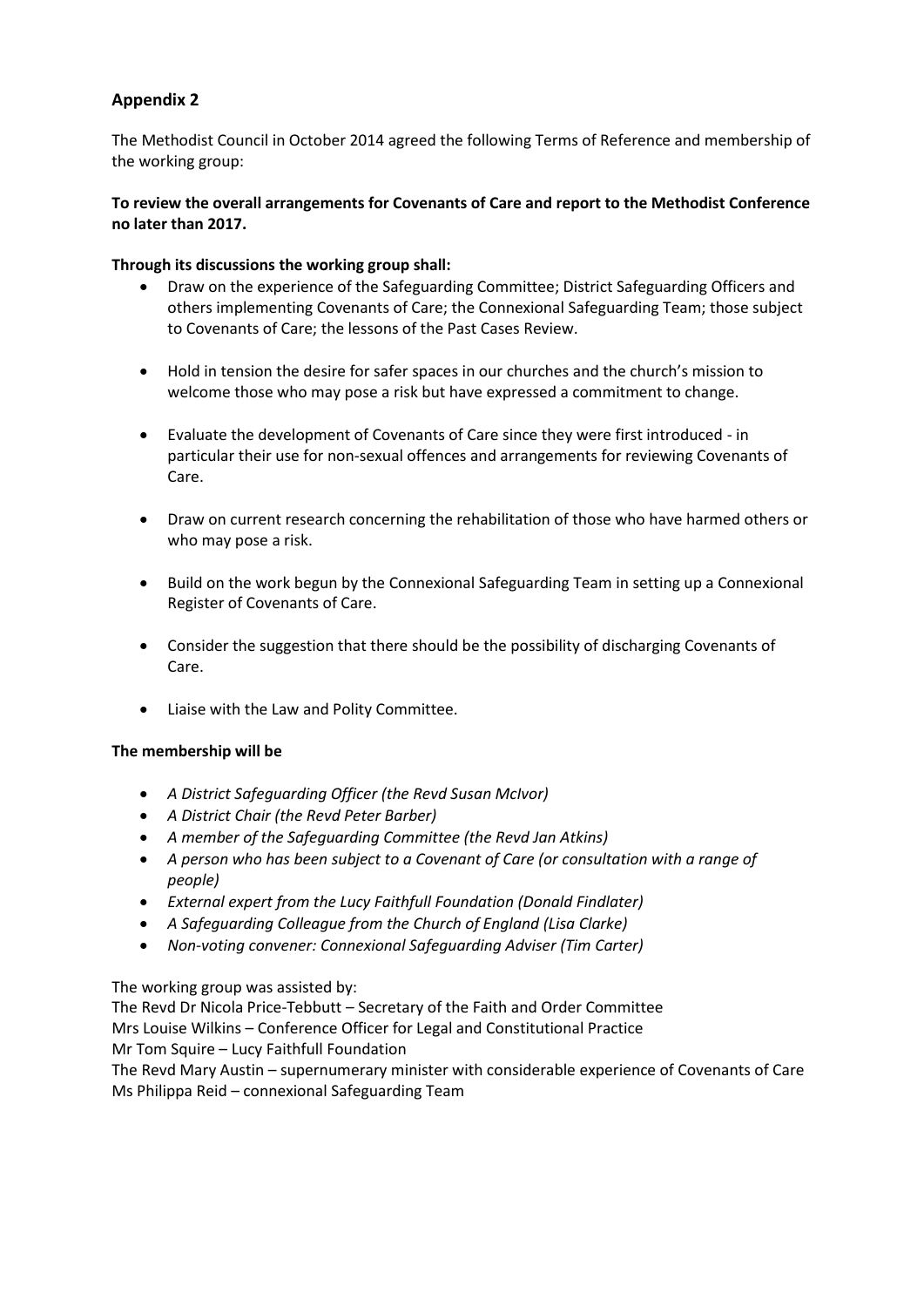## **Timeline of Church safeguarding developments in relation to Covenants of Care practice**

## **1993** Government report – *Safe from Harm* published

Methodist Church issued guidelines on protocols in working with children and young people. Training began in ad hoc way – usually delivered by District Youth Officers, later Training and Development Officers when appointed.

**1998** The Conference agreed the content of Standing Order 010 that no person with a record of a sex offence is allowed to hold office or play a visible part in the life of the Church.

**2000** The Conference adopted the report *The Church and Sex Offenders* which introduced the process of a contract between a Local Church and a registered sex offender detailing the extent of his/her involvement with the church. This contract later became known as a Covenant of Care.

## **2000** Methodist Church safeguarding 'Blue Book' published.

Office holders and workers with children required to sign declarations that they do not have a criminal record that might preclude them from office.

**2000** CRB checks became available and a rolling programme over several years began to check first ministers and from 2004 all who worked with children and young people.

**2002** Churches' Agency for Safeguarding was set up in response to government requirement for CRB checks.

**2002** The Conference received the report *Domestic Violence and the Methodist Church – The Way Forward*.

**2003** Churches Together in Britain and Ireland published the report *Time for Action: Sexual abuse, the Churches and a new dawn for survivors.* The Conference commended the report to the Church and committed itself to follow the recommendations.

**2003** New Safeguarding Policy agreed and handbook (pink book) published.

**2003** Circuits and churches were required to produce safeguarding policies and guidelines.

**2003** Methodist Church appointed the first Safeguarding and Child Protection Specialist – The Revd Pearl Luxon. Districts began to appoint paid Safeguarding Officers and Circuits and churches were encouraged to make similar appointments.

**2005** The Conference received the report *Domestic Abuse* and recommended it be considered widely across the Connexion.

**2006** Time for Action working group reported back to the Conference with the report *Tracing Rainbows through the Rain* which was adopted.

**2007** Following a safeguarding training audit in 2005 the training course Creating Safer Space consisting of 4 modules was agreed at the Conference and launched.

**2010** In response to memorials 35 and 36 the Conference directed that a Past Cases Review be implemented requesting the process be presented to the 2011 Conference.

**2010** The Conference adopted Policy for Safeguarding Vulnerable Adults.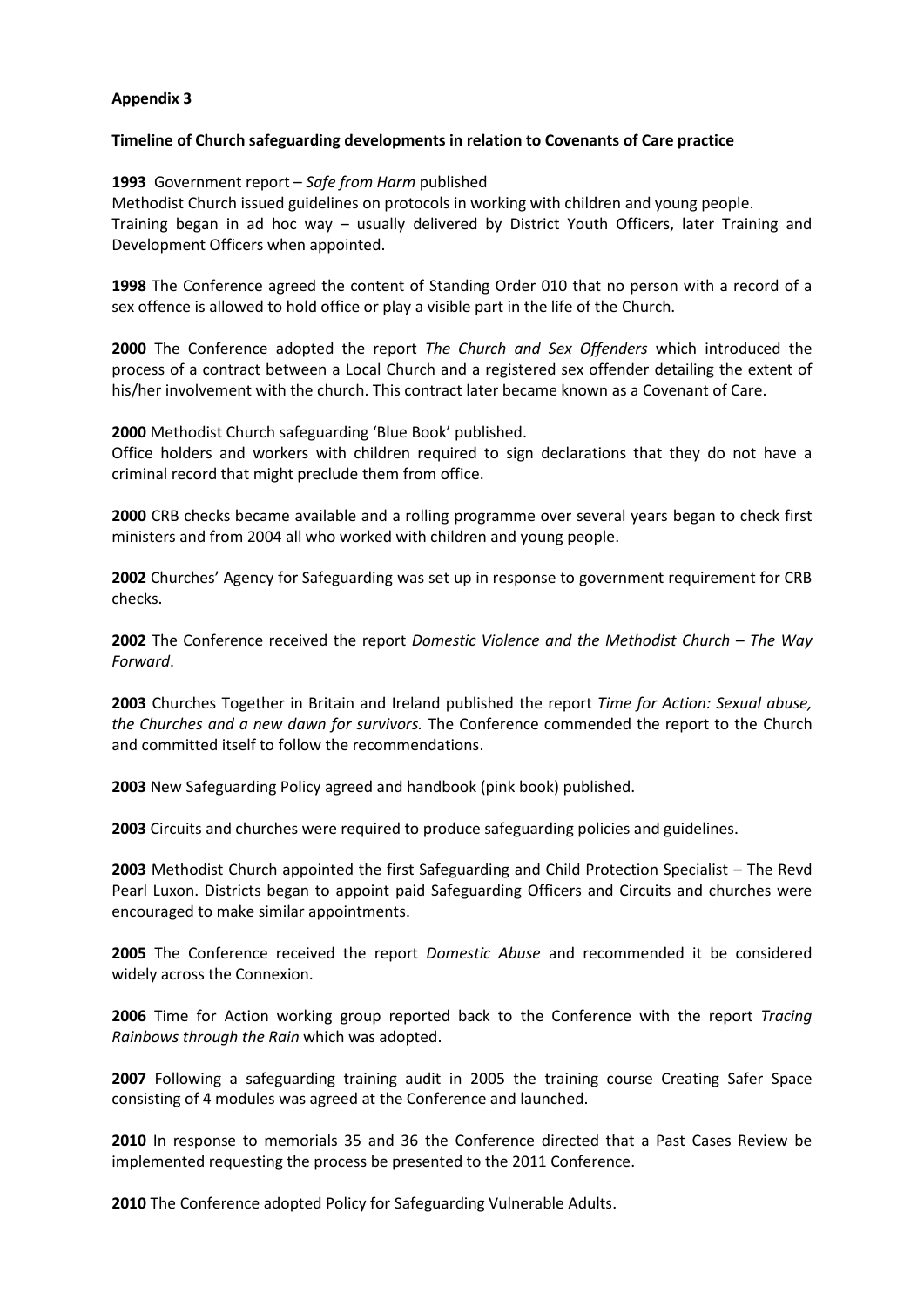**2010** New safeguarding book ultimately to contain 5 sections: Safeguarding of Children and Young People, Safeguarding of Vulnerable Adults, Domestic Abuse Guidelines, Model Church Policies and Safer Recruitment – was published as loose leaf folder and electronically.

**2011** Methodology for the Past Cases Review was agreed. Pilot scheme took place in 2 Districts March to July 2011.

**2011** A revised version of Creating Safer Space to consist of the Foundation Module and Leadership Module was approved.

**2012** Disclosure and Barring Service (DBS) set up through merging of CRB and Independent Safeguarding Authority. DBS replaces CRB.

**2014** Memorial to the Conference from Wolverhampton and Shrewsbury District that a review take place about the processes required to release, where appropriate, the subject of a Covenant of Care from that Covenant. The Conference referred the memorial to the Council, requesting the Council to appoint a working group to formulate proposals and report to the 2017 Conference.

**2013-2015** Review process for Past Cases Review rolled out across remaining Districts.

**2015** Current form of Safer Recruitment requirements published as Joint Policy Statement on Safe Recruitment with Church of England.

**2015** Report to the Conference of the Past Cases Review *Courage, Cost and Hope* containing 23 recommendations including the development of a system of supervision for ministers, the creation of a connexional register of Covenants of Care and agreement that survivors would be consulted in the creation of training materials.

**2016** Report to the Conference on progress of the recommendations from the Past Cases Review.

**2016** Pilot of revised training materials to incorporate the Past Cases Review rolled out across the autumn of 2016. A new Revised Foundation Module course and a Refreshed Foundation Module course added for those undertaking the training 5 years on.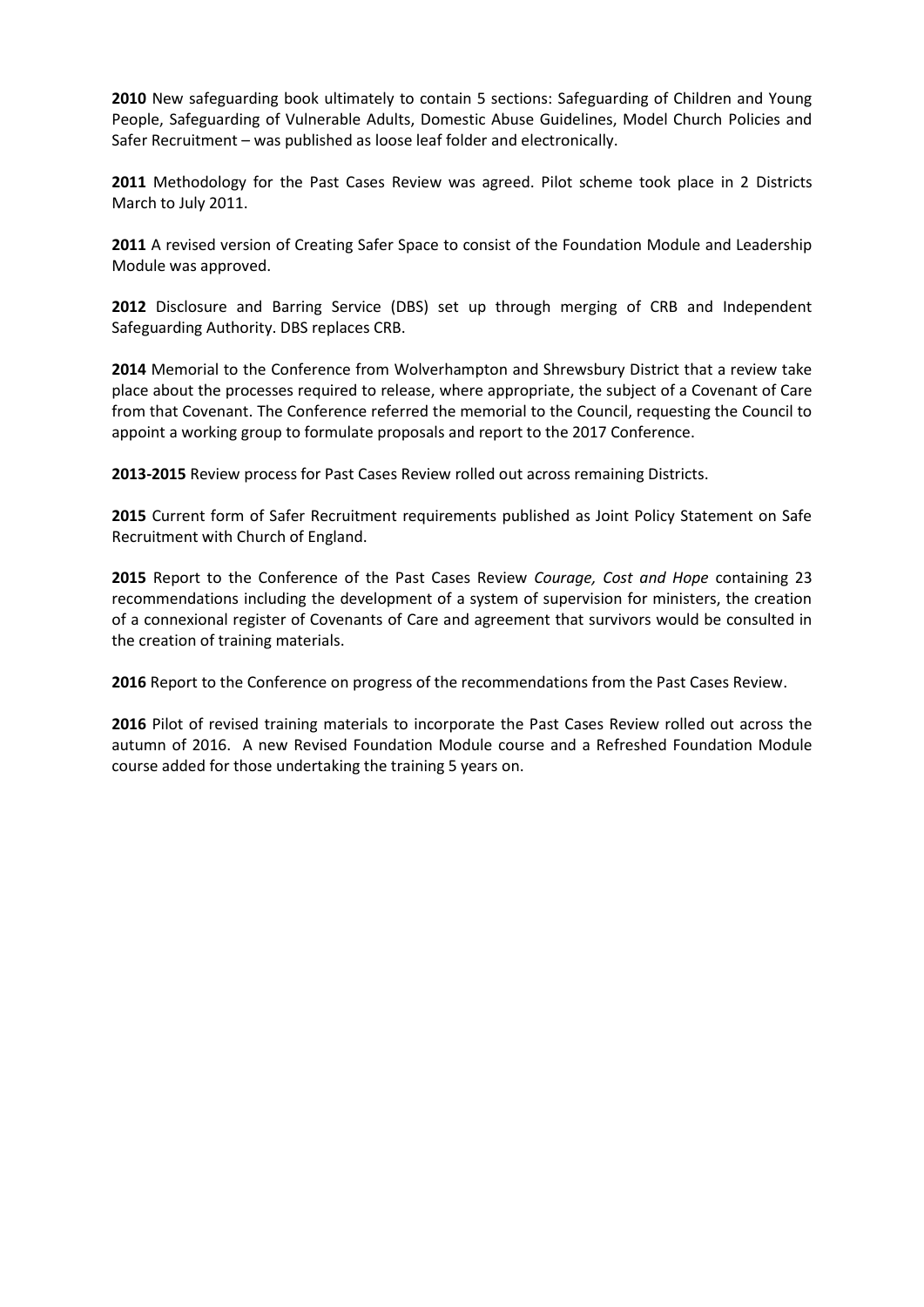## **Role description for member of Monitoring and Support Group (MSG)**

## **Role description**

A member of an **MSG** is required to:

- work with the DSO and other members of the group to shape the conditions of the Contract;
- assist in monitoring the person who is subject to the Contract;
- work with other members of the group to hold the subject accountable to the Contract;
- not be afraid to challenge the subject as appropriate;
- work in a way that respects the dignity of all involved in the MSG;
- provide support and advice as required;
- commit to meet with the subject of the Contract and other members of the MSG as required;
- maintain confidentiality;
- maintain appropriate boundaries with subject of the Contract;
- attend on-going training.

## **Person specification**

Members of MSGs will:

- worship regularly at the church the subject attends/be an identified 'independent' member of the group from another church;
- commit annually to the MSG;
- have relevant experience of working with people to monitor and support;
- not be a relative or close friend of the subject;
- have attended Safeguarding Foundation Training and demonstrate knowledge of good safeguarding practice;
- be willing to learn;
- be emotionally aware;
- possess a current DBS check.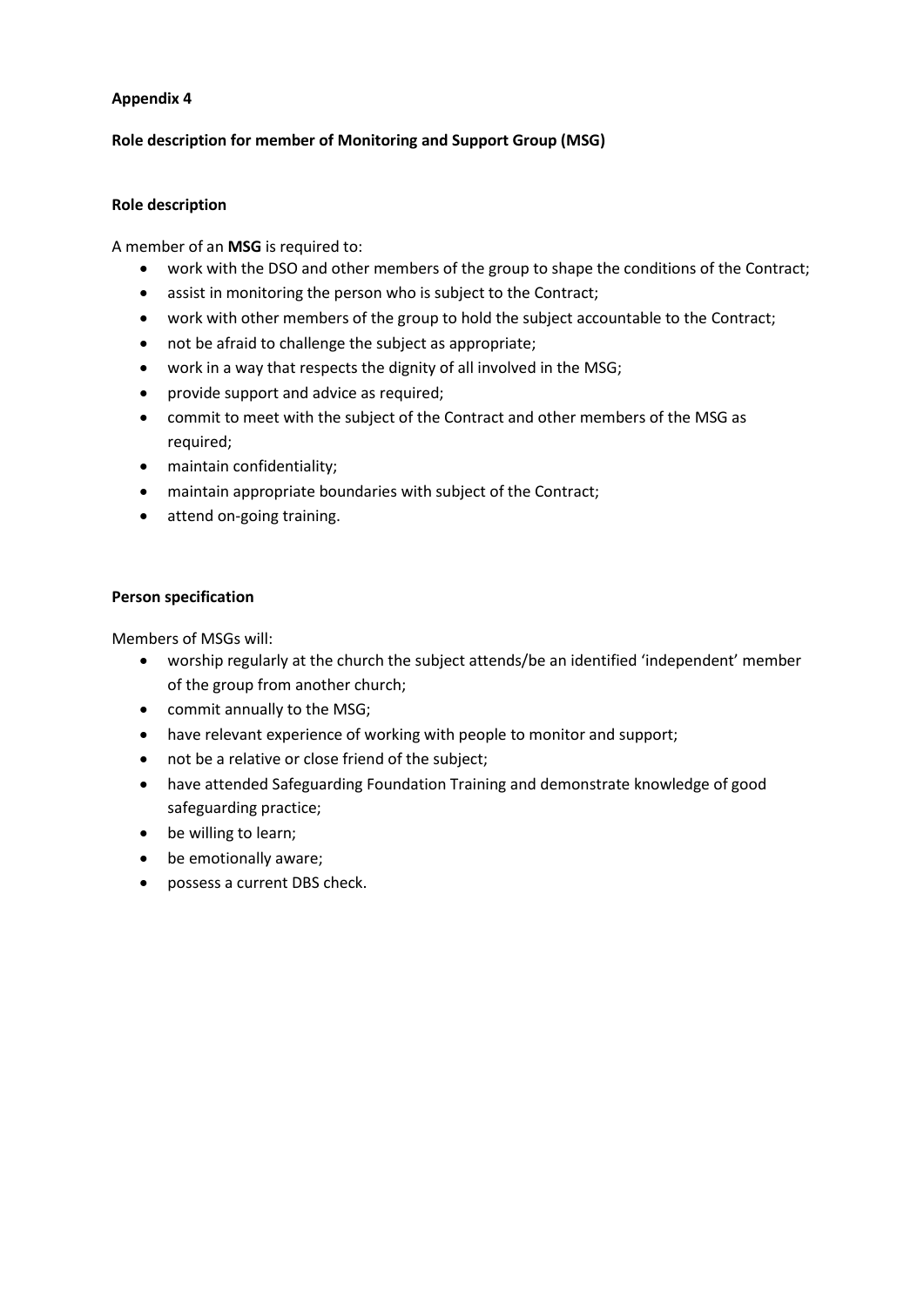## **Glossary**

- COC Covenant of Care
- CST Connexional Safeguarding Team
- CPD The Constitutional Practice and Discipline of the Methodist Church
- DBS Disclosure and Barring Service
- DSO District Safeguarding Officer
- GLM Good Lives Model
- MSG Monitoring and Support Group
- SO Standing Order